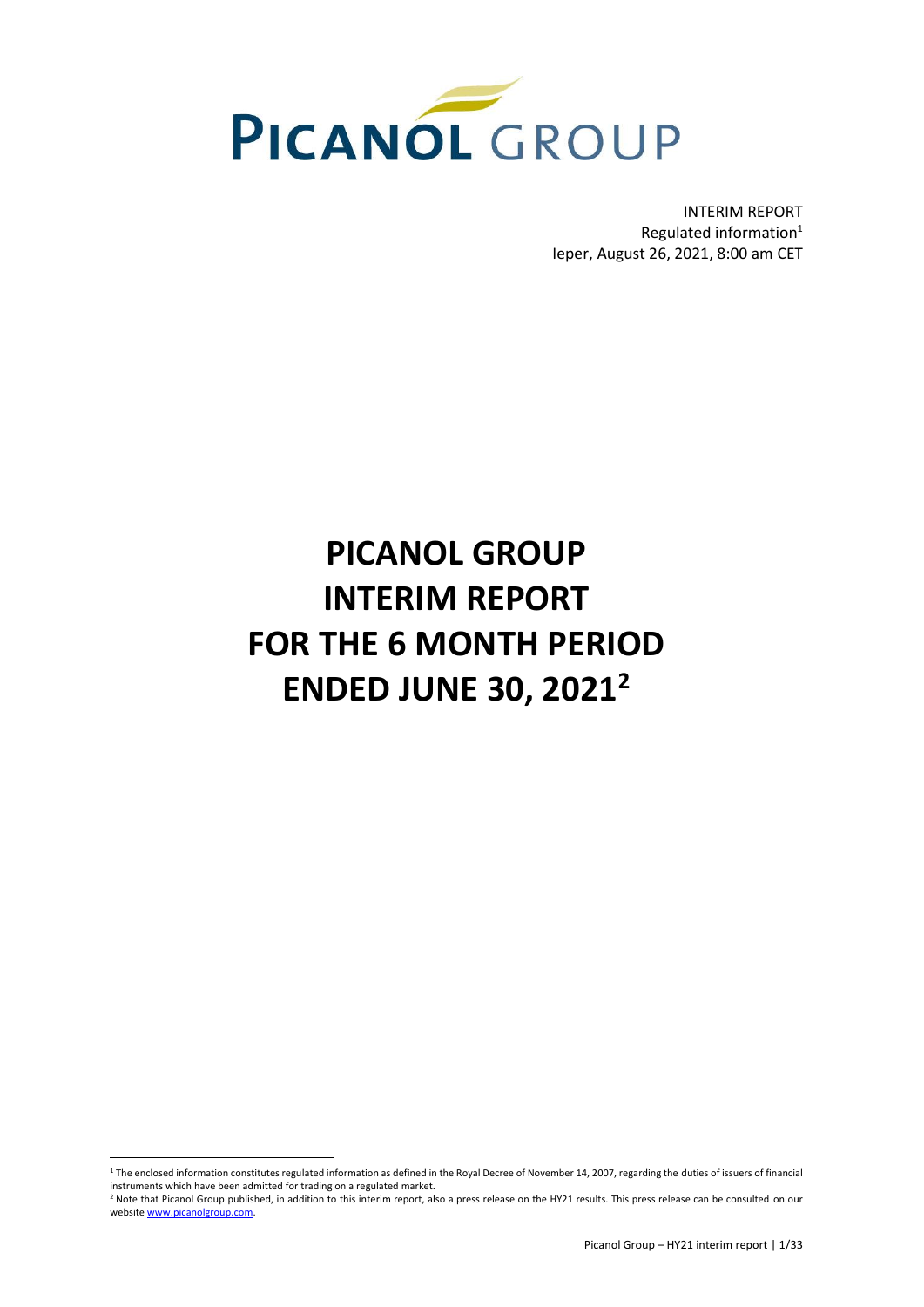# **INDEX**

| 1. |      |                                                                                 |  |
|----|------|---------------------------------------------------------------------------------|--|
|    | 1.1. |                                                                                 |  |
|    | 1.2. |                                                                                 |  |
|    | 1.3. |                                                                                 |  |
| 2. |      | STATEMENT ON THE TRUE AND FAIR VIEW OF THE CONDENSED CONSOLIDATED FINANCIAL     |  |
| 3. |      | CONDENSED CONSOLIDATED INTERIM FINANCIAL INFORMATION AT JUNE 30, 20218          |  |
|    | 3.1. |                                                                                 |  |
|    | 3.2. |                                                                                 |  |
|    | 3.3. |                                                                                 |  |
|    | 3.4. |                                                                                 |  |
|    | 3.5. |                                                                                 |  |
|    | 3.6. |                                                                                 |  |
| 4. |      | <b>INDEPENDENT AUDITORS' REPORT ON THE REVIEW OF THE CONDENSED CONSOLIDATED</b> |  |
| 5. |      |                                                                                 |  |
| 6. |      |                                                                                 |  |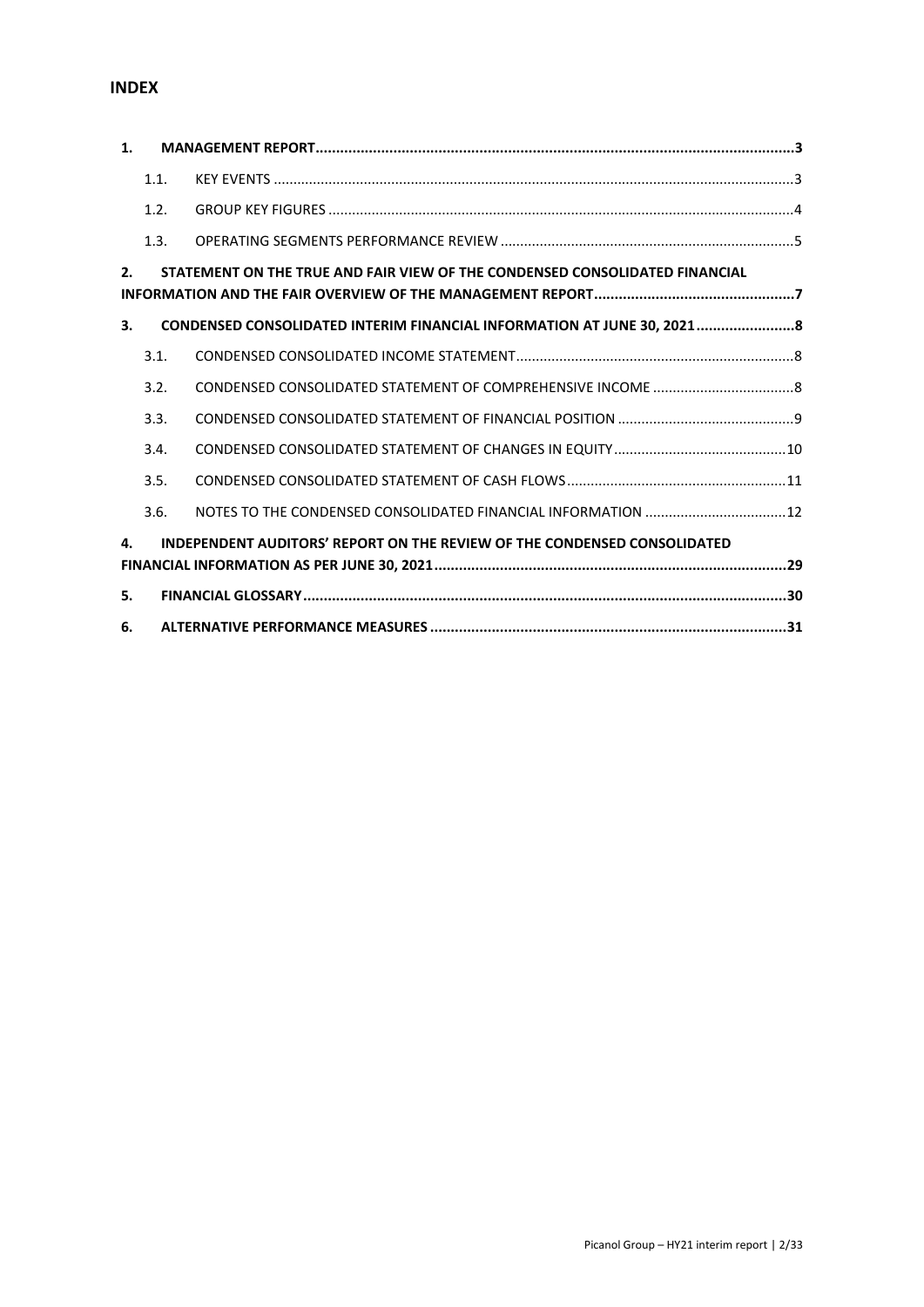# <span id="page-2-0"></span>**1. MANAGEMENT REPORT**

# <span id="page-2-1"></span>**1.1.KEY EVENTS**

- In the spring of 2021, Proferro in Ieper commissioned a new automatic high bay warehouse. PsiControl is currently continuing to build its new production facility in Rasnov, Romania. The works should be completed by the end of 2021 (Machines & Technologies segment).
- In the first half of 2021, Tessenderlo Group filed the relevant applications in order to participate in the Belgian Capacity Remuneration Mechanism (CRM) tender for the construction of a second gas-fired power station of 900 MW in Tessenderlo (Belgium). If successful in the CRM auction, the new power plant (which involves an investment of approximately 500 million EUR) should be operational by November 1, 2025.
- Within the Agro segment, Tessenderlo Kerley International will build a new Thio-Sul® (ammonium thiosulfate) manufacturing plant in Geleen (the Netherlands). With its second Thio-Sul® plant in Europe, Tessenderlo Kerley International is further expanding its local presence in the liquid fertilizer market for precision farming. Construction works on the new liquid fertilizer plant are planned to start in April 2022. The factory is scheduled to be operational from the second quarter of 2023.
- Meanwhile, Tessenderlo Kerley International continues to study major Thio-Sul® investments in the Eastern European/CIS region to support qualitative and productivity increases of agriculture in that region.
- In the first quarter of 2021, Tessenderlo Group created a new growth unit, "Violleau", to support the growth of organic agricultural solutions in Europe. This growth unit will be part of the Bio-valorization segment.
- In March 2021, Picanol Group acquired a 10% minority stake in Rieter Holding AG (SWX: RIEN) for a total of 467,236 shares at a price of EUR 45.4 million. Rieter is the world's leading supplier of systems for spinning short staple fibers.

#### **After the balance date:**

- In August 2021, the group reached an agreement to divest the MPR and ECS activities (Industrial Solutions segment). The divestment comprises the main assets of these activities. The yearly contribution of MPR/ECS to the group's results was not significant. The sale is expected to be completed in the second half of 2021 and will lead to an insignificant result within EBIT adjusting items.
- In the third quarter of 2021, the business unit Mining & Industrial changed its name into Moleko (Industrial Solutions segment).

#### **Update COVID-19:**

In light of the latest developments concerning the corona pandemic, Picanol Group continues to take all the necessary steps to ensure that we keep our people safe and keep our various plants and businesses running. All of the plants and activities are currently running in line with expectations and the impact of the COVID-19 pandemic on the condensed consolidated interim financial statements of the group in the first six months of 2021 was not significant. Activities could be further impacted in the coming weeks or months if too many employees are affected by COVID-19 and/or if access to raw materials and auxiliary materials or means of transportation becomes more complicated, or if customers were to reduce production or become unable to process products.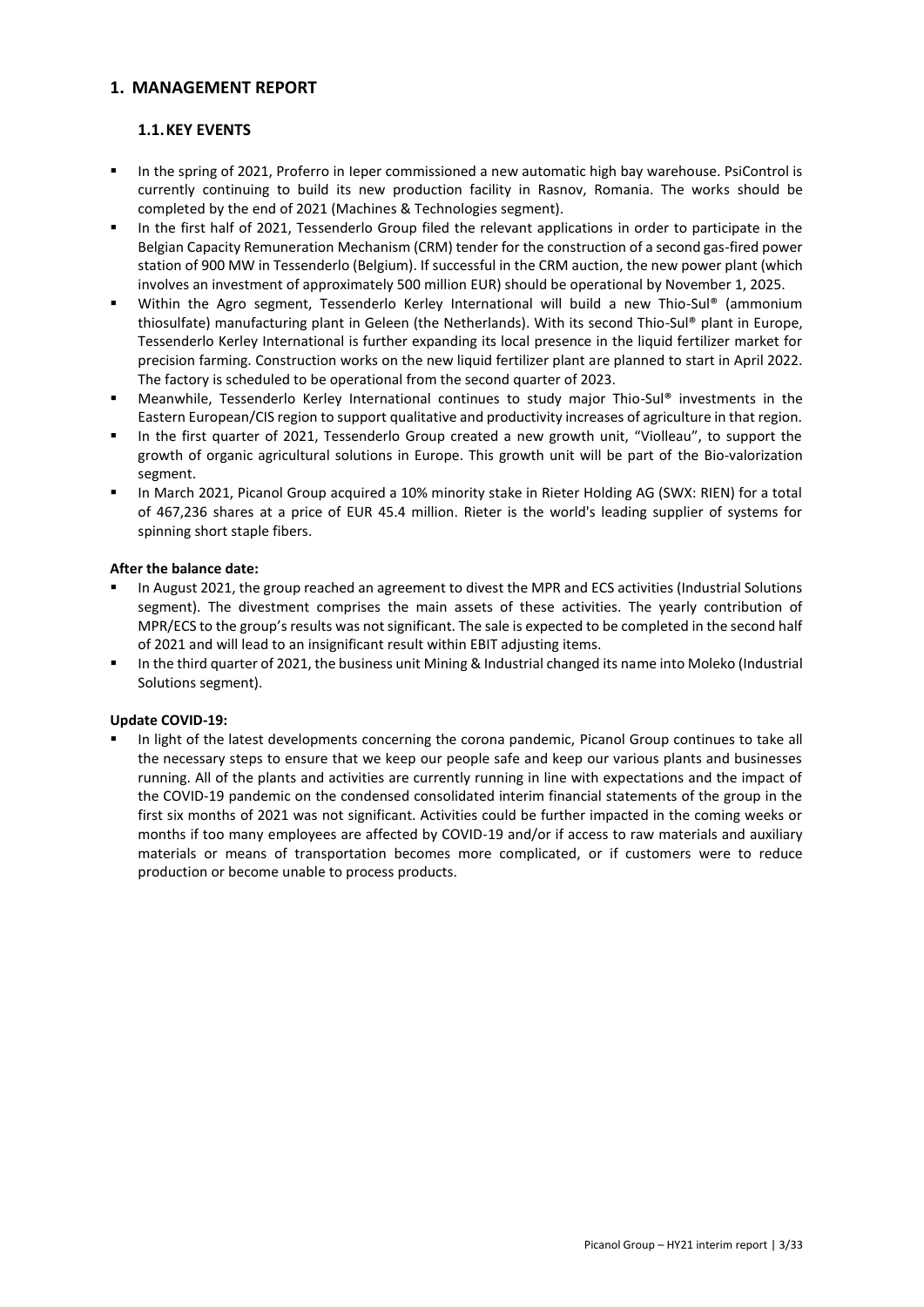# **1.2.GROUP KEY FIGURES**

| (million EUR)                                                                     | <b>HY21</b> | <b>HY20</b> | % change |
|-----------------------------------------------------------------------------------|-------------|-------------|----------|
| Revenue                                                                           | 1,354.3     | 1,135.6     | 19%      |
| <b>Adjusted EBITDA3</b>                                                           | 236.0       | 195.5       | 21%      |
| Adjusted EBIT <sup>4</sup>                                                        | 140.9       | 98.8        | 43%      |
| <b>EBIT</b>                                                                       | 143.0       | 99.3        | 44%      |
| Profit/(loss) for the period                                                      | 117.3       | 72.6        | 62%      |
| Minority interest                                                                 | 41.8        | 36.0        | 16%      |
| Profit/(loss) for the period attributable to the equity holders of the<br>company | 75.4        | 36.6        | 106%     |
| Total comprehensive income attributable to the equity holders of the<br>company   | 87.7        | 31.1        | 182%     |
| Capital expenditure                                                               | 48.1        | 46.0        | 5%       |
| Cash flow from operating activities                                               | 187.0       | 156.2       | 20%      |
| Net financial debt                                                                | 81.7        | 97.1        | $-16%$   |

| (million EUR)               | <b>HY21</b> | <b>HY20</b> | % change |
|-----------------------------|-------------|-------------|----------|
| Revenue                     | 1,354.3     | 1,135.6     | 19%      |
| Machines & Technologies     | 333.3       | 200.6       | 66%      |
| Agro                        | 373.5       | 362.2       | 3%       |
| Bio-valorization            | 297.4       | 287.6       | 3%       |
| <b>Industrial Solutions</b> | 314.9       | 250.6       | 26%      |
| T-Power                     | 35.2        | 34.6        | 2%       |
| <b>Adjusted EBITDA</b>      | 236.0       | 195.5       | 21%      |
| Machines & Technologies     | 51.3        | 13.5        | 281%     |
| Agro                        | 75.2        | 84.5        | $-11%$   |
| Bio-valorization            | 41.8        | 45.3        | -8%      |
| <b>Industrial Solutions</b> | 42.1        | 24.8        | 70%      |
| T-Power                     | 25.6        | 27.4        | $-7%$    |
| <b>Adjusted EBIT</b>        | 140.9       | 98.8        | 43%      |
| Machines & Technologies     | 45.1        | 7.8         | 482%     |
| Agro                        | 41.2        | 50.7        | $-19%$   |
| Bio-valorization            | 23.5        | 26.7        | $-12%$   |
| <b>Industrial Solutions</b> | 24.3        | 4.8         | 402%     |
| T-Power                     | 6.7         | 8.9         | $-25%$   |
| <b>EBIT adjusting items</b> | 2.1         | 0.4         | 382%     |
| <b>EBIT</b>                 | 143.0       | 99.3        | 44%      |

#### **REVENUE**

HY21 revenue increased by 19% compared to the same period last year. Machines & Technologies realized a 66% revenue increase as the global machine market showed a strong recovery after the COVID-19 impacted first half of 2020. Excluding the foreign exchange effect, the revenue of Industrial Solutions increased by +26.8% thanks to the performance of DYKA Group. Agro revenue increased by +9.6%, the revenue of Bio-valorization increased by +6.4% while T-Power revenue remained stable (+1.7%).

#### **ADJUSTED EBITDA**

The HY21 Adjusted EBITDA amounts to 236.0 million EUR compared to 195.5 million EUR one year earlier, which implies an increase by 21%. The Adjusted EBITDA of segment Machines & Technologies increased by 37.9 million EUR (+281%) driven by the strong demand. The contribution to the Adjusted EBITDA of Industrial Solutions, when excluding the foreign exchange effect, increased by +18.0 million EUR (+72.8%), while a

<sup>3</sup> Adjusted EBITDA equals adjusted EBIT plus depreciation and amortization.

<sup>4</sup> Adjusted EBIT is considered by the group to be a relevant performance measure in order to compare results over the period 2020-2021 as it excludes EBIT adjusting items.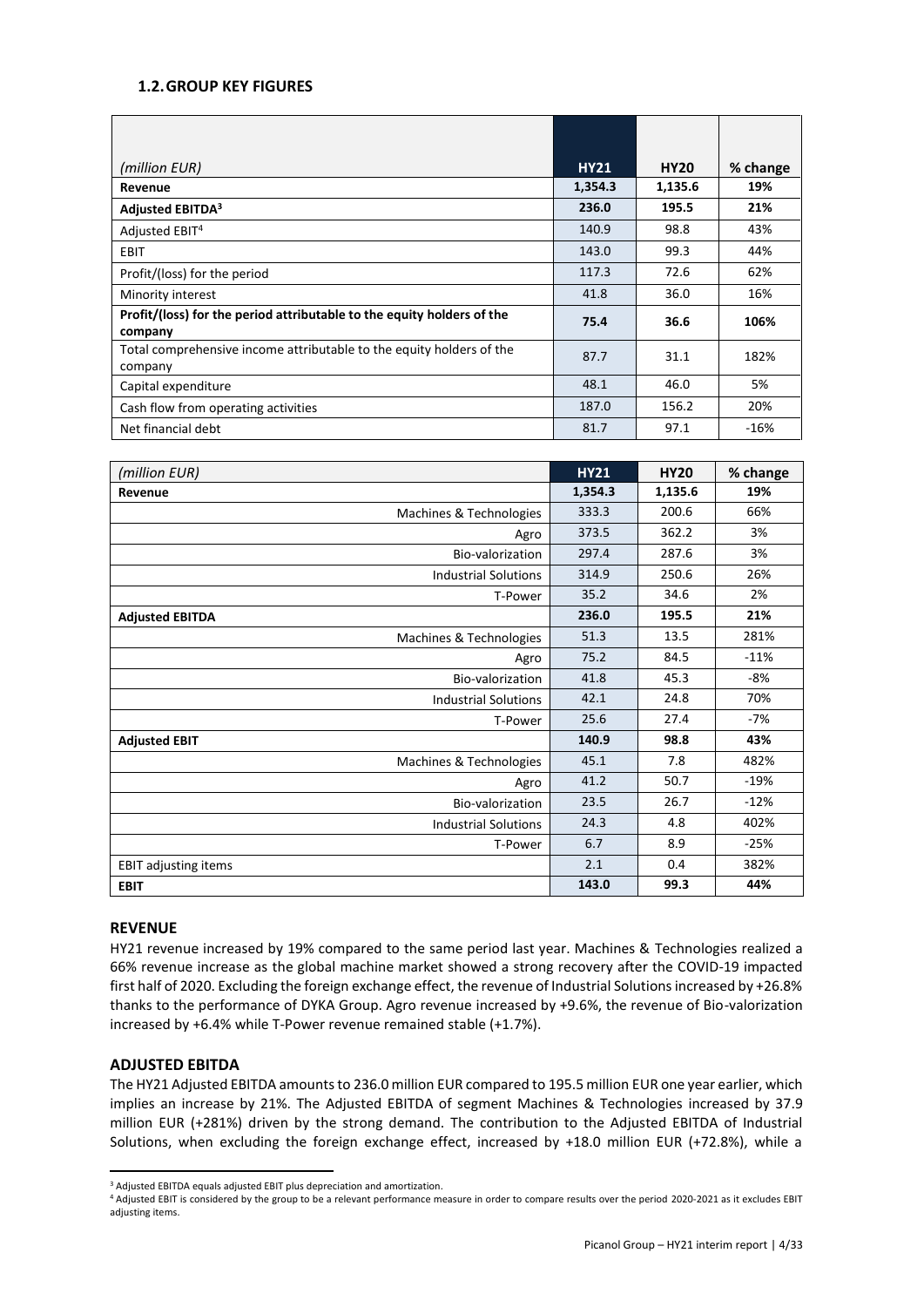decrease by -1.8 million EUR (or -6.7%) could be noted in T-Power. The contributions of Bio-valorization (-1.7%) and Agro (-3.5%) were in line with last year.

# **PROFIT (+) / LOSS (-) FOR THE PERIOD ATTRIBUTABLE TO THE EQUITY HOLDERS OF THE COMPANY**

The HY21 profit amounts to 75.4 million EUR compared to 36.6 million EUR in HY20. The profit was impacted by exchange gains and losses, mainly on non-hedged intercompany loans and cash and cash equivalents in USD. Excluding these exchange gains and losses, the profit for HY21 would have increased by 81%.

#### **NET FINANCIAL DEBT**

As per HY21, the group net financial debt decreased from 97.1 to 81.7 million EUR. Leverage amounts to 0.2x as per HY21, compared to 0.3x as per year end 2020. Within segment Machines & Technologies, the net financial debt increased by 69.3 million EUR as the available cash was used to purchase Tessenderlo Group shares for 45.5 million EUR and Rieter shares for 50.9 million EUR. Within Tessenderlo Group, the HY21 net financial debt includes the payment, made during the first half of 2021, of a financial guarantee of 16.3 million EUR. This financial guarantee, through a cash deposit, was paid to Elia (the Belgian transmission system operator) as part of the prequalification file leading to the potential participation in the Belgian CRM (Capacity Remuneration Mechanism) auction in September 2021 for the construction of a second gas-fired power station in Tessenderlo (Belgium). If not successful in the CRM auction, the guarantee is expected to be reimbursed before year-end.

# <span id="page-4-0"></span>**1.3.OPERATING SEGMENTS PERFORMANCE REVIEW**

| <b>MACHINES &amp; TECHNOLOGIES</b> |             |             |          |  |  |  |  |  |
|------------------------------------|-------------|-------------|----------|--|--|--|--|--|
| (million EUR)                      | <b>HY21</b> | <b>HY20</b> | % change |  |  |  |  |  |
| Revenue                            | 333.3       | 200.6       | 66%      |  |  |  |  |  |
| <b>Adjusted EBITDA</b>             | 51.3        | 13.5        | 281%     |  |  |  |  |  |
| Adjusted EBITDA margin             | 15%         | 7%          |          |  |  |  |  |  |
| <b>Adjusted EBIT</b>               | 45.1        | 7.8         | 482%     |  |  |  |  |  |
| Adjusted EBIT margin               | 14%         | 4%          |          |  |  |  |  |  |

After the heavy impact of the COVID-19 pandemic in the first half of 2020, the recovery – which started in the second half of 2020 – continued in 2021. Both the weaving machines activities (Picanol) as well as the other industrial activities (Proferro, PsiControl) showed a strong revenue increase. HY21 Adjusted EBITDA increased by 281% compared to last year as fixed costs did not increase proportionally to sales. This strong improvement in earnings was achieved despite the negative impact of rising component prices that could not be fully translated into higher sales prices, partly due to the large order book.

| <b>AGRO</b>                                      |             |             |          |
|--------------------------------------------------|-------------|-------------|----------|
| (million EUR)                                    | <b>HY21</b> | <b>HY20</b> | % change |
| Revenue                                          | 373.5       | 362.2       | 3%       |
| <b>Adjusted EBITDA</b>                           | 75.2        | 84.5        | $-11%$   |
| Adjusted EBITDA margin                           | 20%         | 23%         |          |
| Adjusted EBIT, excl. fair value adjustment       | 59.8        | 69.3        | $-14%$   |
| Adjusted EBIT margin excl. fair value adjustment | 16%         | 19%         |          |
| <b>Adjusted EBIT</b>                             | 41.2        | 50.7        | $-19%$   |
| Adjusted EBIT margin                             | 11%         | 14%         |          |

When excluding the foreign exchange effect, revenue increased by +9.6%, thanks to an increase of volumes, which were also impacted by the start of the partnership agreement between Tessenderlo Kerley International and Kemira Oyj (Kemira), which was announced in 2020, under which Kemira produces premium SOP fertilizers (both standard and water-soluble grade) at its plant in Helsingborg (Sweden) and Tessenderlo Kerley International partially markets these products.

The Adjusted EBITDA, when excluding the foreign exchange effect, remained in line with prior year (-3.5%). The segment was significantly impacted by the increase of raw material prices, such as sulfur, and also by increased transportation costs. While the Adjusted EBITDA of Tessenderlo Kerley International remained stable, the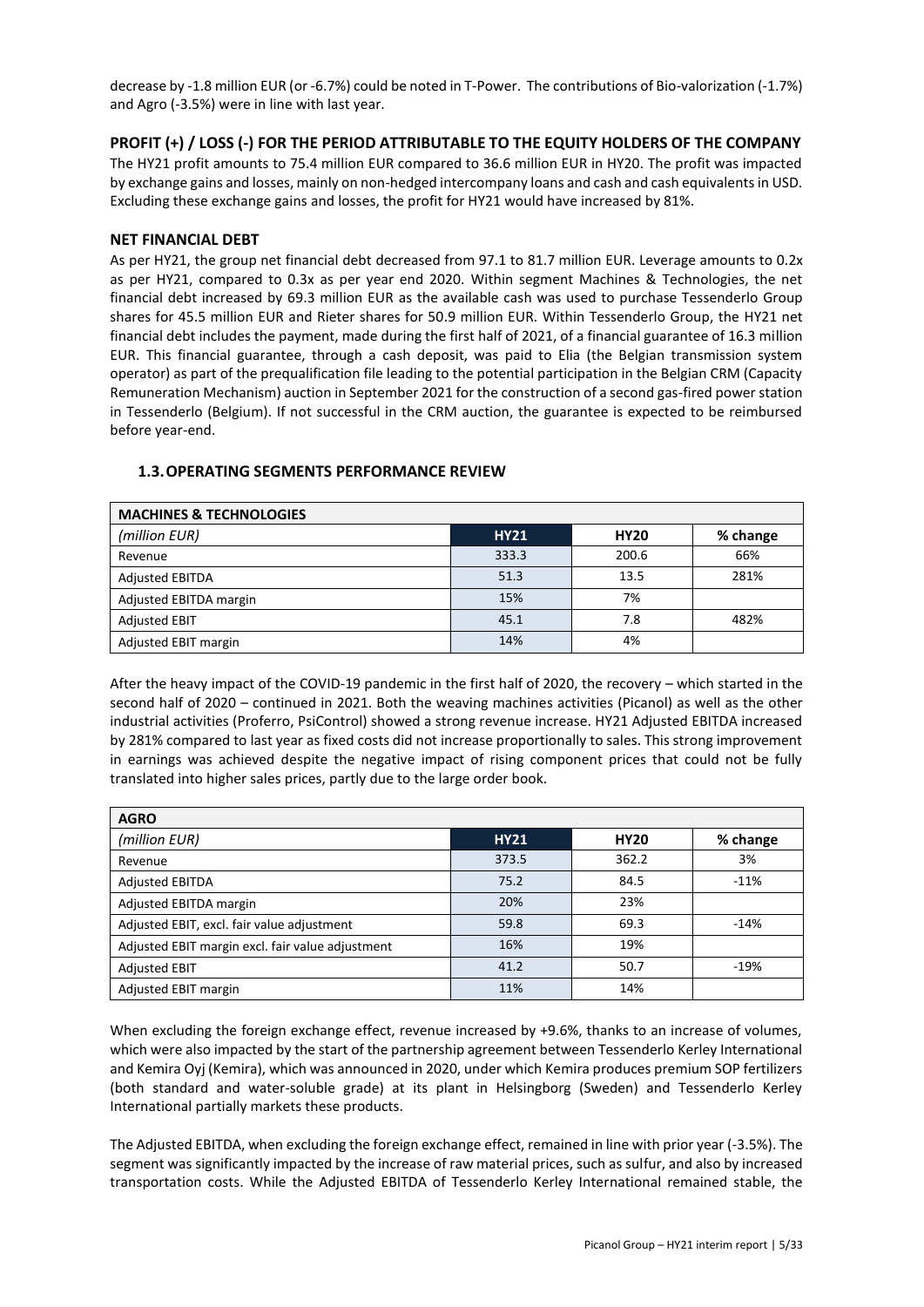Adjusted EBITDA of NovaSource increased thanks to higher volumes. The Adjusted EBITDA of Crop Vitality decreased as higher sales volumes were more than offset by lower margins.

| <b>BIO-VALORIZATION</b>                          |             |             |          |  |  |  |  |
|--------------------------------------------------|-------------|-------------|----------|--|--|--|--|
| (million EUR)                                    | <b>HY21</b> | <b>HY20</b> | % change |  |  |  |  |
| Revenue                                          | 297.4       | 287.6       | 3%       |  |  |  |  |
| <b>Adjusted EBITDA</b>                           | 41.8        | 45.3        | -8%      |  |  |  |  |
| Adjusted EBITDA margin                           | 14%         | 16%         |          |  |  |  |  |
| Adjusted EBIT, excl. fair value adjustment       | 24.5        | 28.1        | $-13%$   |  |  |  |  |
| Adjusted EBIT margin excl. fair value adjustment | 8%          | 10%         |          |  |  |  |  |
| <b>Adjusted EBIT</b>                             | 23.5        | 26.7        | $-12%$   |  |  |  |  |
| Adjusted EBIT margin                             | 8%          | 9%          |          |  |  |  |  |

Bio-valorization revenue, when excluding the foreign exchange effect, increased by +6.4%, mainly thanks to favorable market conditions and an improved product mix.

Adjusted EBITDA slightly decreased to 41.8 million EUR (or remained stable when excluding the foreign exchange effect) as favorable market circumstances for fats and proteins were offset by lower margins of some gelatin products.

| <b>INDUSTRIAL SOLUTIONS</b>                      |             |             |          |  |  |  |  |
|--------------------------------------------------|-------------|-------------|----------|--|--|--|--|
| (million EUR)                                    | <b>HY21</b> | <b>HY20</b> | % change |  |  |  |  |
| Revenue                                          | 314.9       | 250.6       | 26%      |  |  |  |  |
| <b>Adjusted EBITDA</b>                           | 42.1        | 24.8        | 70%      |  |  |  |  |
| Adjusted EBITDA margin                           | 13%         | 10%         |          |  |  |  |  |
| Adjusted EBIT, excl. fair value adjustment       | 28.4        | 10.1        | 181%     |  |  |  |  |
| Adjusted EBIT margin excl. fair value adjustment | 9%          | 4%          |          |  |  |  |  |
| <b>Adjusted EBIT</b>                             | 24.3        | 4.8         | 402%     |  |  |  |  |
| Adjusted EBIT margin                             | 8%          | 2%          |          |  |  |  |  |

Industrial Solutions revenue, when excluding the foreign exchange effect, increased by +26.8%, mainly thanks to the increase of volumes and sales prices within DYKA Group. While HY20 DYKA Group volumes were negatively impacted by the corona pandemic, HY21 included the full HY contribution of the production plant in La Chapelle-Saint-Ursin in France, which was only acquired during HY20. Also, the growth of the product portfolio positively impacted DYKA Group sales volumes.

The Adjusted EBITDA increased to 42.1 million EUR or increased by +72.8% when excluding the foreign effect, being impacted by the increase of DYKA Group sales volumes, by an improved product mix and by a further increase of production efficiency based on investments made. The significant increase of raw material purchase costs was offset by timely pricing management. Also the cessation of S8 Engineering had a positive impact on the HY21 evolution of the Adjusted EBITDA, while the Adjusted EBITDA of the other activities remained stable.

| <b>T-POWER</b>         |             |             |          |  |  |  |  |
|------------------------|-------------|-------------|----------|--|--|--|--|
| (million EUR)          | <b>HY21</b> | <b>HY20</b> | % change |  |  |  |  |
| Revenue                | 35.2        | 34.6        | 2%       |  |  |  |  |
| <b>Adjusted EBITDA</b> | 25.6        | 27.4        | $-7%$    |  |  |  |  |
| Adjusted EBITDA-margin | 73%         | 79%         |          |  |  |  |  |
| <b>Adjusted EBIT</b>   | 6.7         | 8.9         | $-25%$   |  |  |  |  |
| Adjusted EBIT-margin   | 19%         | 26%         |          |  |  |  |  |

T-Power contributed 35.2 million EUR to the HY21 revenue and 25.6 million EUR to the HY21 Adjusted EBITDA of the group. These results were in line with expectations, as T-Power fulfilled all tolling agreement requirements. The Adjusted EBITDA decrease was mainly due to the ongoing development expenses for the construction of a second gas-fired power station in the Belgian municipality of Tessenderlo. At the beginning of July 2020, Tessenderlo Group started filing the relevant applications in order to participate in the Belgian Capacity Remuneration Mechanism (CRM) tender.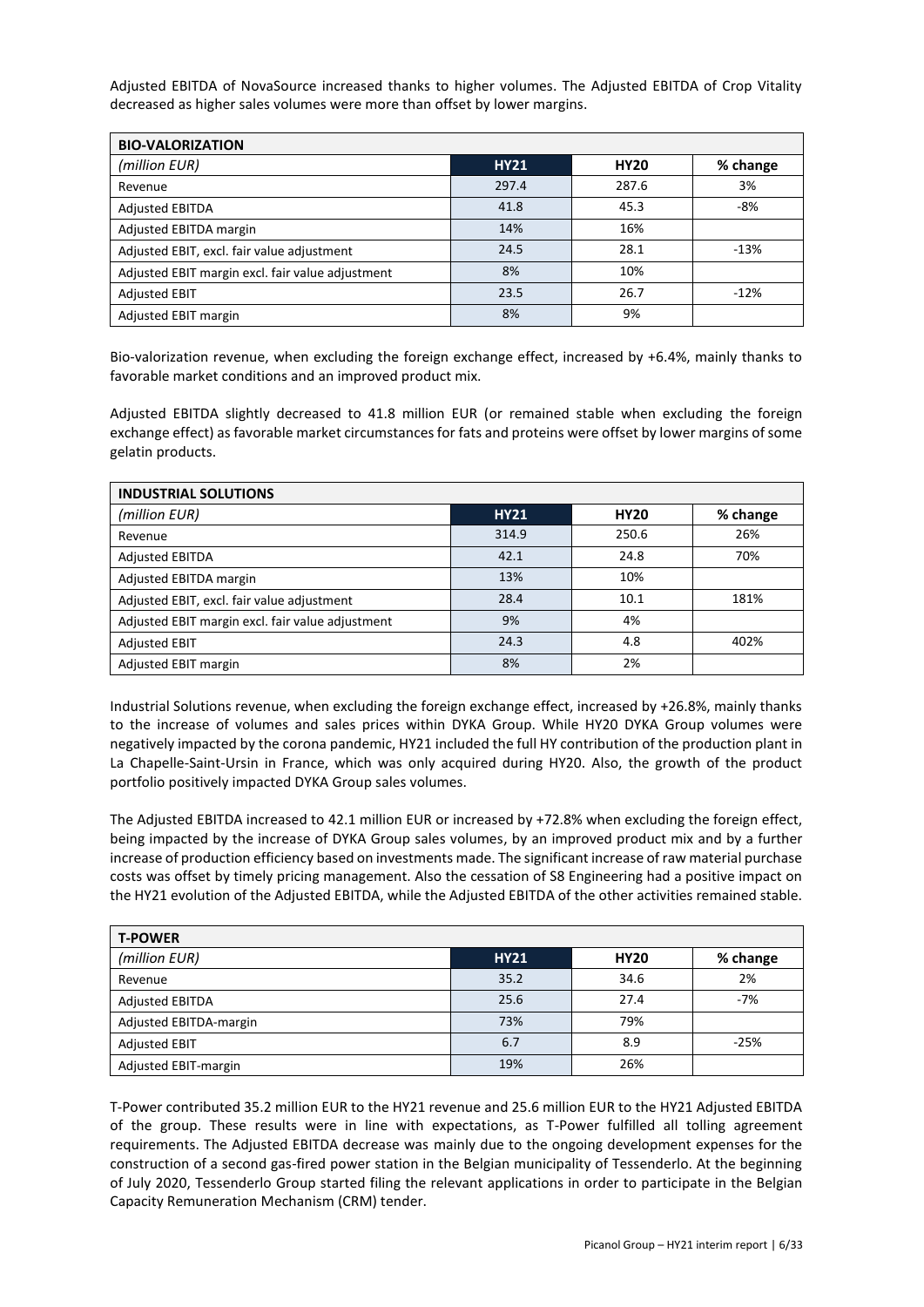# <span id="page-6-0"></span>**2. STATEMENT ON THE TRUE AND FAIR VIEW OF THE CONDENSED CONSOLIDATED INTERIM FINANCIAL STATEMENTS AND THE FAIR OVERVIEW OF THE MANAGEMENT REPORT**

Mr. Stefaan Haspeslagh (Chairman) and Mr. Luc Tack (Managing Director) certify, on behalf and for the account of Picanol Group, that, to their knowledge,

- a) the condensed consolidated interim financial statements, which have been prepared in accordance with IAS 34 "*Interim Financial Reporting*" as adopted by the European Union, give a true and fair view of the financial position, income statement, statement of comprehensive income and statement of cash flows of the company, and the entities included in the consolidation as a whole,
- b) the management report includes a fair overview of the information required under Article 13, §5 and §6 of the Royal Decree of November 14, 2007, on the obligations of issuers of financial instruments admitted to trading on a regulated market.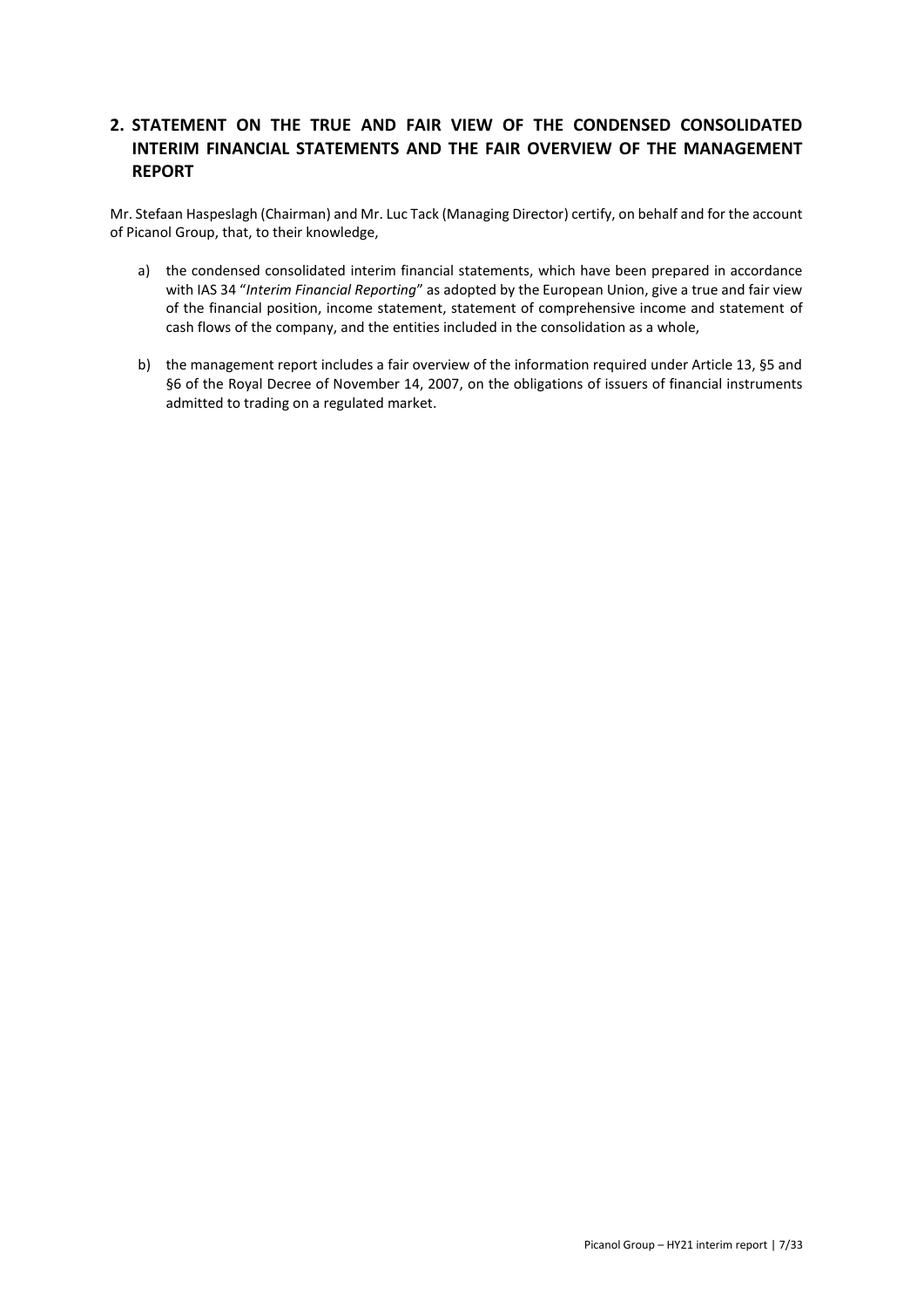# <span id="page-7-0"></span>**3. CONDENSED CONSOLIDATED INTERIM FINANCIAL STATEMENTS JUNE 30, 2021**

# <span id="page-7-1"></span>**3.1.CONDENSED CONSOLIDATED INCOME STATEMENT**

| (million EUR)                                                                                     | <b>Notes</b> | <b>HY21</b> | <b>HY20</b> |
|---------------------------------------------------------------------------------------------------|--------------|-------------|-------------|
| Revenue                                                                                           | 6            | 1,354.3     | 1,135.6     |
| Cost of sales                                                                                     |              | $-1,025.6$  | $-855.0$    |
| <b>GROSS PROFIT</b>                                                                               |              | 328.7       | 280.7       |
| Distribution expenses                                                                             |              | $-65.3$     | $-59.0$     |
| Administrative expenses                                                                           |              | $-66.7$     | $-67.5$     |
| Sales and marketing expenses                                                                      |              | $-38.3$     | $-38.0$     |
| Other operating income and expenses                                                               |              | $-17.4$     | $-17.3$     |
| <b>Adjusted EBIT</b>                                                                              | 6            | 140.9       | 98.8        |
| <b>EBIT adjusting items</b>                                                                       | 8            | 2.1         | 0.4         |
| EBIT (PROFIT/(LOSS) FROM OPERATIONS)                                                              |              | 143.0       | 99.3        |
| Finance (costs)/income - net                                                                      | 9            | 4.0         | $-10.3$     |
| Share of result of equity accounted investees, net of income tax                                  |              | 0.2         | $-1.2$      |
| PROFIT (+) / LOSS (-) BEFORE TAX                                                                  |              | 147.3       | 87.8        |
| Income tax expense                                                                                | 10           | $-30.0$     | $-15.2$     |
| PROFIT (+) / LOSS (-) FOR THE PERIOD                                                              |              | 117.3       | 72.6        |
| Profit $(+)$ / loss (-) for the period. attributable to the non-controlling interest              |              | 41.8        | 36.0        |
| PROFIT (+) / LOSS (-) FOR THE PERIOD. ATTRIBUTABLE TO THE EQUITY<br><b>HOLDERS OF THE COMPANY</b> |              | 75.4        | 36.6        |
| Basic earnings per share (in EUR)                                                                 | 15           | 4.3         | 2.1         |
| Diluted earnings per share (in EUR)                                                               | 15           | 4.3         | 2.1         |

# <span id="page-7-2"></span>**3.2.CONDENSED CONSOLIDATED STATEMENT OF COMPREHENSIVE INCOME**

| (million EUR)                                                                                          | <b>Notes</b> | <b>HY21</b> | <b>HY20</b> |
|--------------------------------------------------------------------------------------------------------|--------------|-------------|-------------|
| PROFIT (+) / LOSS (-) FOR THE PERIOD                                                                   |              | 117.3       | 72.6        |
| <b>Translation differences</b>                                                                         |              | 10.0        | $-3.2$      |
| Net change in fair value of derivative financial instruments, before tax                               |              | 1.1         | $-0.2$      |
| Income tax on other comprehensive income                                                               |              | $-0.3$      | 0.1         |
| Share in other comprehensive income of joint ventures accounted for using<br>the equity method         |              | 0.0         | $-0.1$      |
| Items of other comprehensive income that are or may be reclassified<br>subsequently to profit or loss: |              | 10.8        | $-3.4$      |
| Remeasurements of the net defined benefit liability, before tax                                        | 17           | 15.2        | $-7.6$      |
| Income tax on other comprehensive income                                                               |              | $-1.0$      | 0.2         |
| Items of other comprehensive income that will not be reclassified<br>subsequently to profit or loss:   |              | 14.2        | $-7.3$      |
| Other comprehensive income, net of income tax                                                          |              | 25.0        | $-10.7$     |
| <b>TOTAL COMPREHENSIVE INCOME</b>                                                                      |              | 142.3       | 61.9        |
| Total comprehensive income attributable to the non-controlling interest                                |              | 54.6        | 30.7        |
| TOTAL COMPREHENSIVE INCOME ATTRIBUTABLE TO THE EQUITY HOLDERS<br>OF THE COMPANY                        |              | 87.7        | 31.1        |

The accompanying notes are an integral part of these condensed consolidated interim financial statement.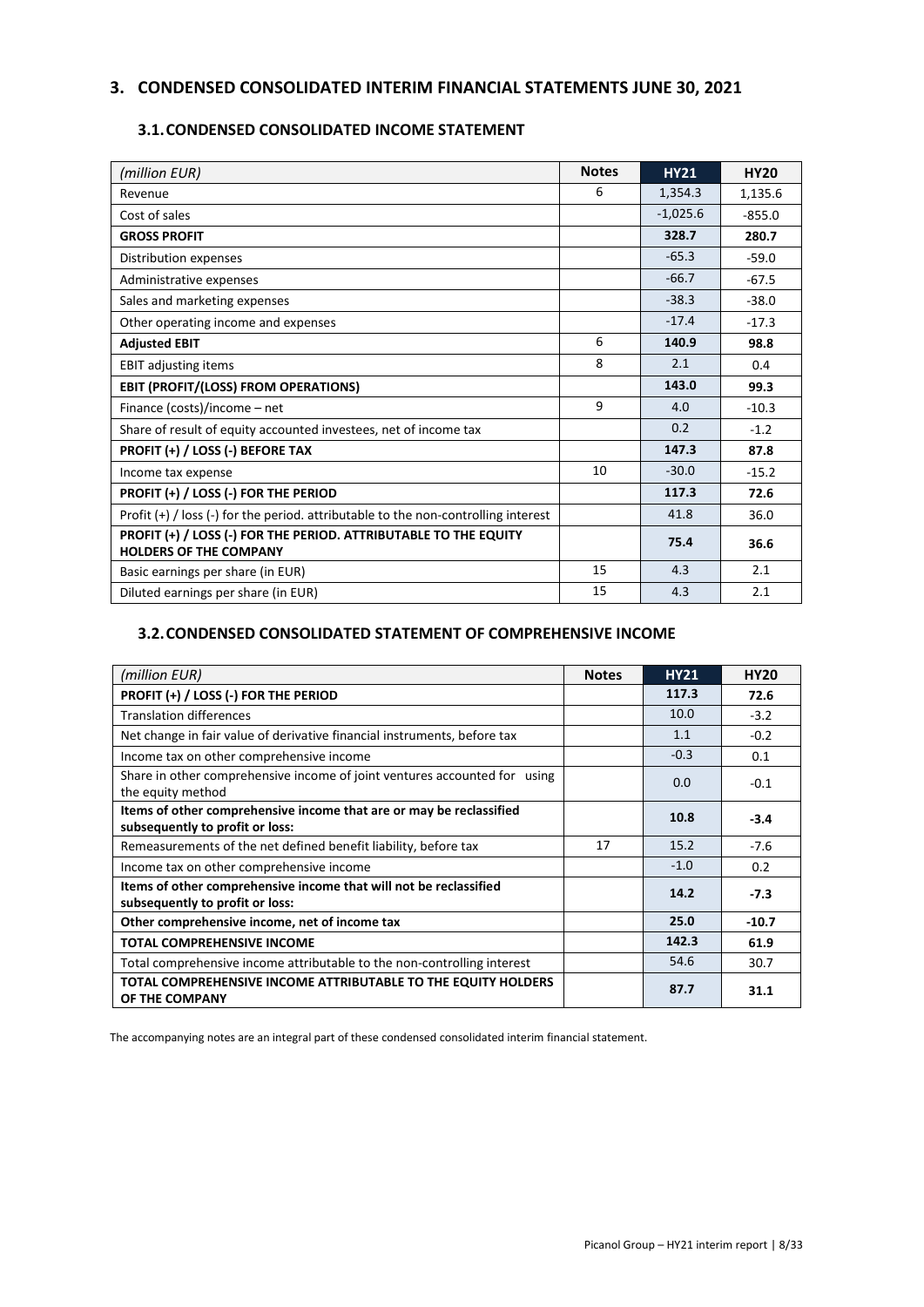# <span id="page-8-0"></span>**3.3. CONDENSED CONSOLIDATED STATEMENT OF FINANCIAL POSITION**

| (million EUR)                                        | <b>Notes</b>   | 30/06/2021 | 31/12/2020 |
|------------------------------------------------------|----------------|------------|------------|
| <b>TOTAL NON-CURRENT ASSETS</b>                      |                | 1,693.0    | 1,651.6    |
| Property, plant and equipment                        | 12             | 1,068.2    | 1,061.8    |
| Goodwill                                             |                | 42.1       | 42.1       |
| Intangible assets                                    | 12             | 434.4      | 469.8      |
| Investments accounted for using the equity method    | $\overline{7}$ | 71.8       | 20.0       |
| Other investments and guarantees                     | 6              | 27.8       | 10.3       |
| Deferred tax assets                                  |                | 31.3       | 33.2       |
| Trade and other receivables                          |                | 17.5       | 14.4       |
| <b>TOTAL CURRENT ASSETS</b>                          |                | 1,191.5    | 1,111.1    |
| Inventories                                          | 13             | 378.3      | 393.4      |
| Trade and other receivables                          | 13             | 449.4      | 342.2      |
| Current tax assets                                   | 10             | 2.9        | 9.3        |
| Short term investments                               | 14/16          | 40.0       | 20.0       |
| Cash and cash equivalents                            | 14/16          | 319.2      | 345.9      |
| Assets held for sale                                 | 7              | 1.9        | 0.3        |
| <b>TOTAL ASSETS</b>                                  |                | 2,884.5    | 2,762.7    |
| Equity attributable to equity holders of the company |                | 898.3      | 816.3      |
| Issued capital                                       |                | 21.7       | 21.7       |
| Share premium                                        |                | 1.5        | 1.5        |
| Reserves & retained earnings                         |                | 875.0      | 793.0      |
| Non-controlling interest                             | 19             | 662.4      | 647.6      |
| <b>TOTAL EQUITY</b>                                  |                | 1,560.6    | 1,463.8    |
|                                                      |                |            |            |
| <b>TOTAL NON-CURRENT LIABILITIES</b>                 |                | 776.2      | 822.5      |
| Loans and borrowings                                 | 16             | 379.8      | 393.2      |
| Employee benefits                                    | 17             | 63.6       | 71.2       |
| Provisions                                           |                | 134.1      | 141.8      |
| Trade and other payables                             |                | 4.3        | 14.5       |
| Derivative financial instruments                     | 18             | 22.9       | 25.3       |
| Deferred tax liabilities                             |                | 171.6      | 176.5      |
| <b>TOTAL CURRENT LIABILITIES</b>                     |                | 547.7      | 476.3      |
| <b>Bank overdrafts</b>                               | 16             | 0.0        | 0.0        |
| Loans and borrowings                                 | 16             | 61.1       | 69.7       |
| Trade and other payables                             | 13             | 450.4      | 374.0      |
| Derivative financial instruments                     | 18             | 10.4       | 11.8       |
| <b>Current tax liabilities</b>                       |                | 5.6        | 3.7        |
| <b>Employee benefits</b>                             | 17             | 1.6        | 1.8        |
| Provisions                                           |                | 18.5       | 15.1       |
| Liabilities associated with assets held for sale     | $\overline{7}$ | 0.2        |            |
| <b>TOTAL EQUITY AND LIABILITIES</b>                  |                | 2,884.5    | 2,762.7    |

The accompanying notes are an integral part of these condensed consolidated interim financial statements.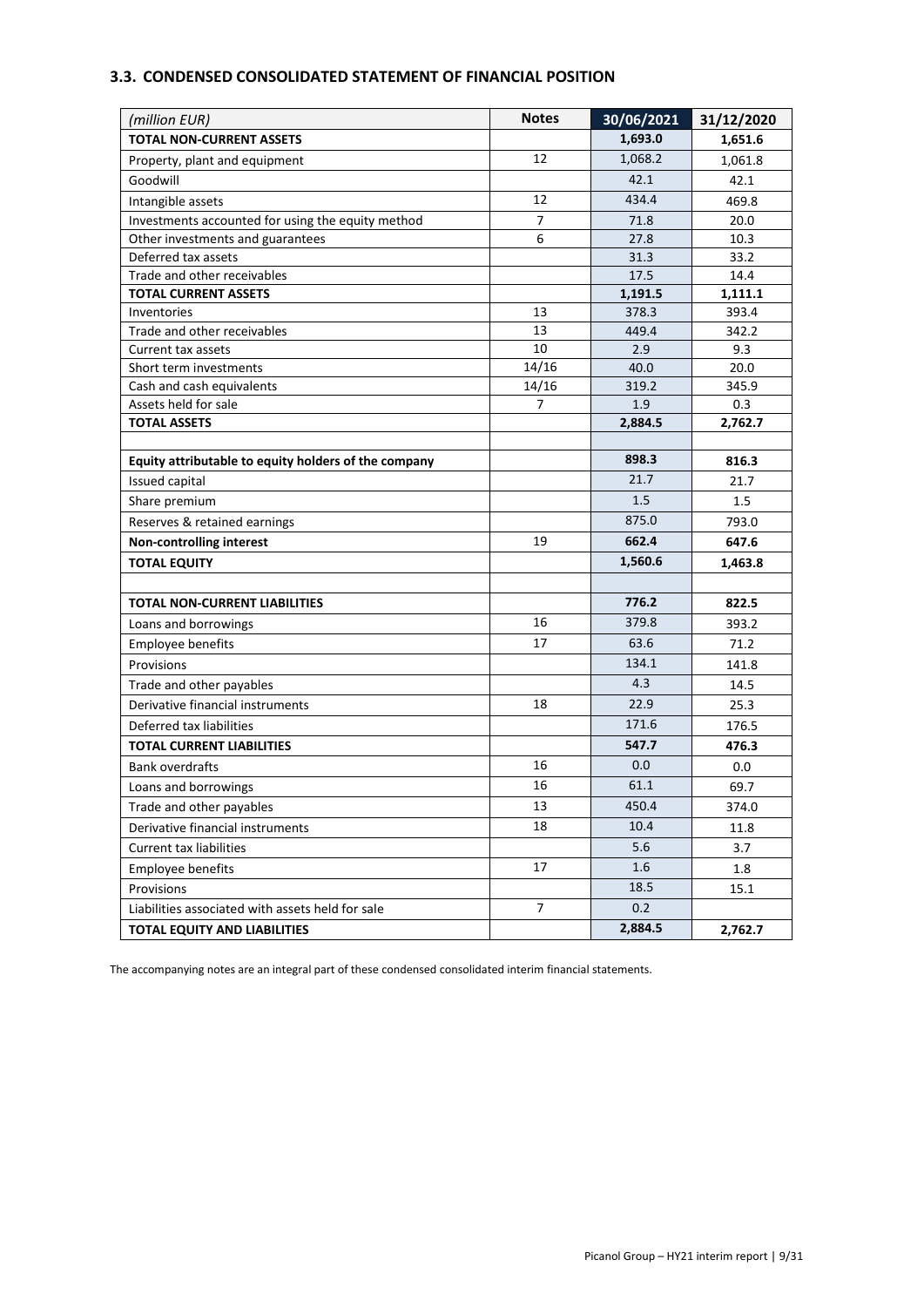# <span id="page-9-0"></span>**3.4. CONDENSED CONSOLIDATED STATEMENT OF CHANGES IN EQUITY**

| (million EUR)                                                                    | Note | Issued capital | Share premium | and<br>retained earnings<br>reserves<br>Other <sub>1</sub> | Translation<br>differences | Equity attributable to<br>equity holders of the<br>company | Non-controlling<br>interest | Total equity |
|----------------------------------------------------------------------------------|------|----------------|---------------|------------------------------------------------------------|----------------------------|------------------------------------------------------------|-----------------------------|--------------|
| Balance on January 1, 2021                                                       |      | 21.7           | 1.5           | 836.2                                                      | $-43.2$                    | 816.3                                                      | 647.6                       | 1,463.8      |
| Profit (+) / loss (-) for the period                                             |      |                |               | 75.4                                                       |                            | 75.4                                                       | 41.8                        | 117.3        |
| Other comprehensive income:                                                      |      |                |               |                                                            |                            |                                                            |                             |              |
| - Translation differences                                                        |      |                |               |                                                            | 5.1                        | 5.1                                                        | 4.9                         | 10.0         |
| - Remeasurements of the net<br>defined benefit liability, net of tax             | 17   |                |               | 6.8                                                        |                            | 6.8                                                        | 7.4                         | 14.2         |
| - Net change in fair value of<br>derivative financial instruments,<br>net of tax |      |                |               | 0.4                                                        |                            | 0.4                                                        | 0.4                         | 0.8          |
| - Other movements                                                                |      |                |               | 0.0                                                        |                            | 0.0                                                        | 0.0                         | 0.0          |
| Comprehensive income, net of<br>income taxes                                     |      | 0.0            | 0.0           | 82.6                                                       | 5.1                        | 87.7                                                       | 54.6                        | 142.3        |
| Transactions with owners,<br>recorded directly in equity                         |      |                |               |                                                            |                            |                                                            |                             |              |
| - Shares issued                                                                  |      |                |               | 0.0                                                        |                            | 0.0                                                        |                             | 0.0          |
| - Dividends                                                                      |      |                |               |                                                            |                            | 0.0                                                        |                             | 0.0          |
| - Acquisition of NCI without a<br>change in control                              | 19   |                |               | $-2.8$                                                     | $-2.9$                     | $-5.7$                                                     | $-39.8$                     | $-45.5$      |
| <b>Total contributions by and</b><br>distributions to owners                     |      | 0.0            | 0.0           | $-2.8$                                                     | $-2.9$                     | $-5.7$                                                     | $-39.8$                     | -45.5        |
| Balance on June 30, 2021                                                         |      | 21.7           | 1.5           | 916.0                                                      | $-41.0$                    | 898.3                                                      | 662.4                       | 1,560.6      |

| (million EUR)                                                        | <b>Note</b> | Issued capital | Share premium | Other reserves and<br>retained earnings | Translation<br>differences | Equity attributable to<br>equity holders of the<br>company | Non-controlling<br>interest | Total equity |
|----------------------------------------------------------------------|-------------|----------------|---------------|-----------------------------------------|----------------------------|------------------------------------------------------------|-----------------------------|--------------|
| Balance on January 1, 2020                                           |             | 21.7           | 1.5           | 744.4                                   | 5.5                        | 773.1                                                      | 659.9                       | 1,433.0      |
| Profit $(+)$ / loss (-) for the period                               |             |                |               | 36.6                                    |                            | 36.6                                                       | 36.0                        | 72.6         |
| Other comprehensive income:                                          |             |                |               |                                         |                            |                                                            |                             |              |
| - Translation differences                                            |             |                |               | $-0.9$                                  | $-1.2$                     | $-2.1$                                                     | $-1.1$                      | $-3.2$       |
| - Remeasurements of the net<br>defined benefit liability, net of tax | 17          |                |               | $-3.3$                                  |                            | $-3.3$                                                     | $-4.0$                      | $-7.3$       |
| - Net change in fair value of                                        |             |                |               |                                         |                            |                                                            |                             |              |
| derivative financial instruments,<br>net of tax                      |             |                |               | $-0.1$                                  |                            | $-0.1$                                                     | $-0.1$                      | $-0.1$       |
| - Other movements                                                    |             |                |               | 0.0                                     |                            | 0.0                                                        | 0.0                         | 0.0          |
| Comprehensive income, net of<br>income taxes                         |             | 0.0            | 0.0           | 32.3                                    | $-1.2$                     | 31.1                                                       | 30.7                        | 61.9         |
| Transactions with owners,<br>recorded directly in equity             |             |                |               |                                         |                            |                                                            |                             |              |
| - Shares issued                                                      |             |                |               |                                         |                            |                                                            |                             |              |
| - Dividends                                                          |             |                |               | $-3.5$                                  |                            | $-3.5$                                                     |                             | $-3.5$       |
| - Acquisition of NCI without a<br>change in control                  | 19          |                |               | 1.2                                     |                            | 1.2                                                        | $-20.5$                     | $-19.3$      |
| <b>Total contributions by and</b><br>distributions to owners         |             | 0.0            | 0.0           | $-2.3$                                  | 0.0                        | $-2.3$                                                     | $-20.5$                     | $-22.9$      |
| Balance on June 30, 2020                                             |             | 21.7           | 1.5           | 774.3                                   | 4.3                        | 801.9                                                      | 670.0                       | 1,471.9      |

The accompanying notes are an integral part of these condensed consolidated interim financial statements.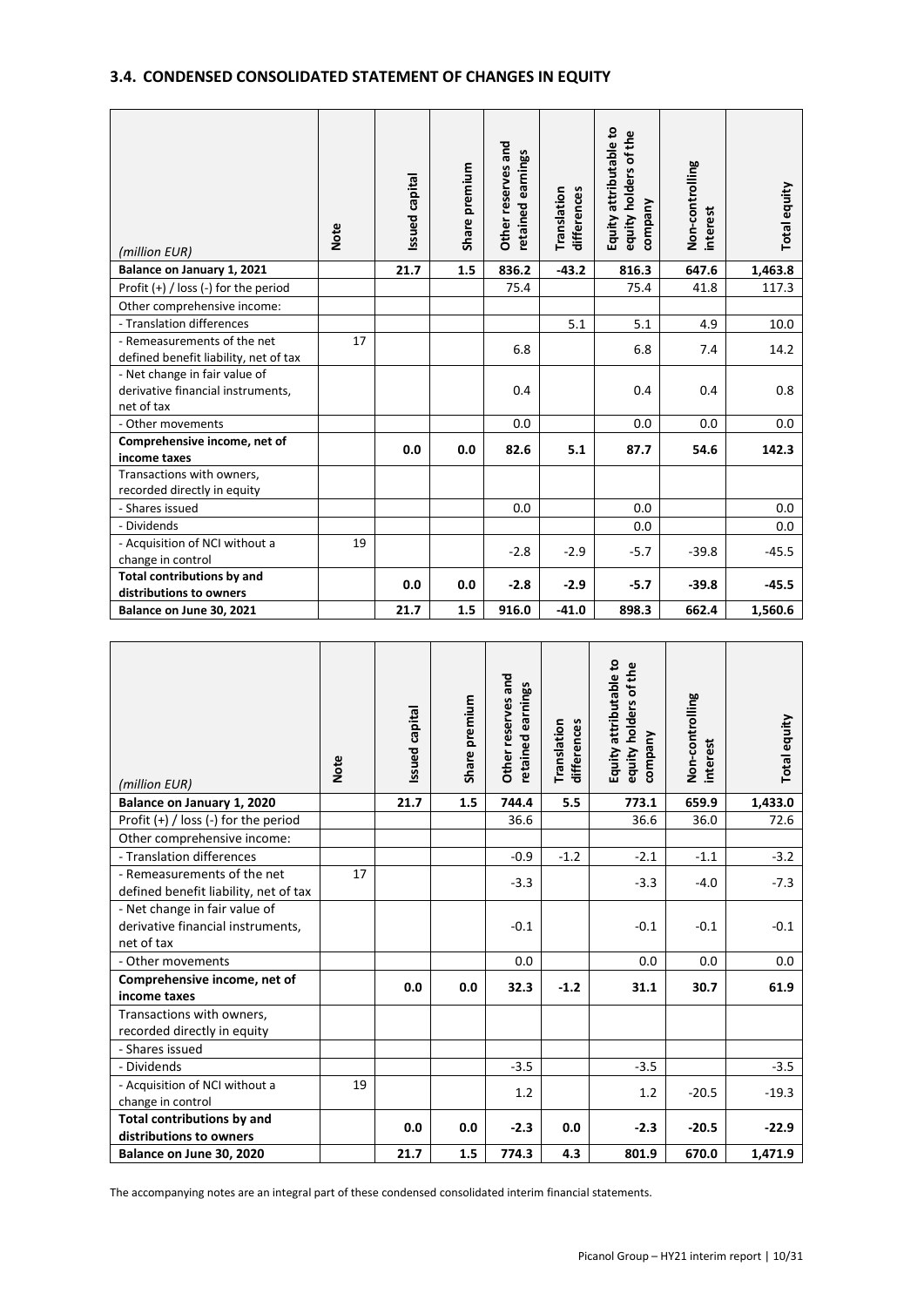# <span id="page-10-0"></span>**3.5. CONDENSED CONSOLIDATED STATEMENT OF CASH FLOWS**

| (million EUR)                                                                      | <b>Notes</b>   | <b>HY21</b> | <b>HY20</b> |
|------------------------------------------------------------------------------------|----------------|-------------|-------------|
| PROFIT (+) / LOSS (-) FOR THE PERIOD                                               |                | 117.3       | 72.6        |
| Depreciation, amortization and impairment losses on tangible and intangible assets | 6              | 95.1        | 97.1        |
| Changes in provisions                                                              |                | $-4.2$      | $-3.6$      |
| Finance costs                                                                      | 9              | 11.7        | 17.5        |
| Finance income                                                                     | 9              | $-15.7$     | $-7.2$      |
| Loss/(profit) on sale of non-current assets                                        |                | $-1.1$      | $-1.3$      |
| Share of result of equity accounted investees, net of income tax                   |                | $-0.2$      | 1.2         |
| Income tax expense                                                                 | 10             | 30.0        | 15.2        |
| Changes in inventories                                                             | 13             | 25.7        | 24.8        |
| Changes in trade and other receivables                                             | 13             | $-103.2$    | $-25.5$     |
| Changes in trade and other payables                                                | 13             | 61.2        | $-15.8$     |
| Write-offs on inventories                                                          | 6              | $-4.9$      | 5.4         |
| Other cash flows from operating activities                                         |                | 0.0         | $-7.0$      |
| Cash from operating activities                                                     |                | 211.6       | 173.4       |
| Income tax paid                                                                    | 10             | $-24.6$     | $-17.3$     |
| Dividends received                                                                 |                | 0.1         | 0.1         |
| Cash flow from operating activities                                                |                | 187.0       | 156.2       |
|                                                                                    |                |             |             |
| Acquisition of property, plant and equipment                                       | 6/12           | $-47.8$     | $-45.0$     |
| Acquisition of intangible assets                                                   | 6/12           | $-0.2$      | $-1.0$      |
| Acquisition of subsidiaries net of cash acquired                                   | 7              | 0.0         | $-5.7$      |
| Acquisition of equity accounted investees                                          | $\overline{7}$ | $-50.9$     | $-2.0$      |
| Cash deposit paid for prequalification CRM auction (T-Power)                       | 6              | $-16.3$     |             |
| Proceeds from the sale of property, plant and equipment                            |                | 0.6         | 5.1         |
| Proceeds from te sale of subsidiaries, net of cash disposed of                     |                | 0.0         | $-0.1$      |
| Increase in short term investments                                                 | 14/16          | $-40.0$     |             |
| Decrease in short term investments                                                 | 14/16          | 20.0        |             |
| Cash flow from investing activities                                                |                | $-134.6$    | $-48.7$     |
|                                                                                    |                |             |             |
| Acquisition of non-controlling interest                                            | 19             | $-45.5$     | $-19.3$     |
| Payment of lease liabilities                                                       | 16             | $-11.2$     | $-11.5$     |
| Proceeds from new borrowings                                                       | 16             | 11.5        | 0.3         |
| (Reimbursement) of borrowings                                                      | 16             | $-34.1$     | $-37.6$     |
| Interest paid                                                                      |                | $-5.9$      | -5.4        |
| Interest received                                                                  |                | 2.5         | 1.4         |
| Dividends paid                                                                     |                | 0.0         | $-3.5$      |
| Other cash flows from financing activities                                         |                | 2.2         | $-0.7$      |
| Cash flow from financing activities                                                |                | $-80.5$     | $-76.4$     |
|                                                                                    |                |             |             |
| Net increase / (decrease) in cash and cash equivalents                             | 14/16          | $-28.2$     | 31.1        |
| Effect of exchange rate differences                                                | 14/16          | 1.4         | $-1.3$      |
| Cash and cash equivalents less bank overdrafts at the beginning of the period      | 14/16          | 345.9       | 290.2       |
| Cash and cash equivalents less bank overdrafts at the end of the period            | 14/16          | 319.2       | 320.0       |

The accompanying notes are an integral part of these condensed consolidated interim financial statements.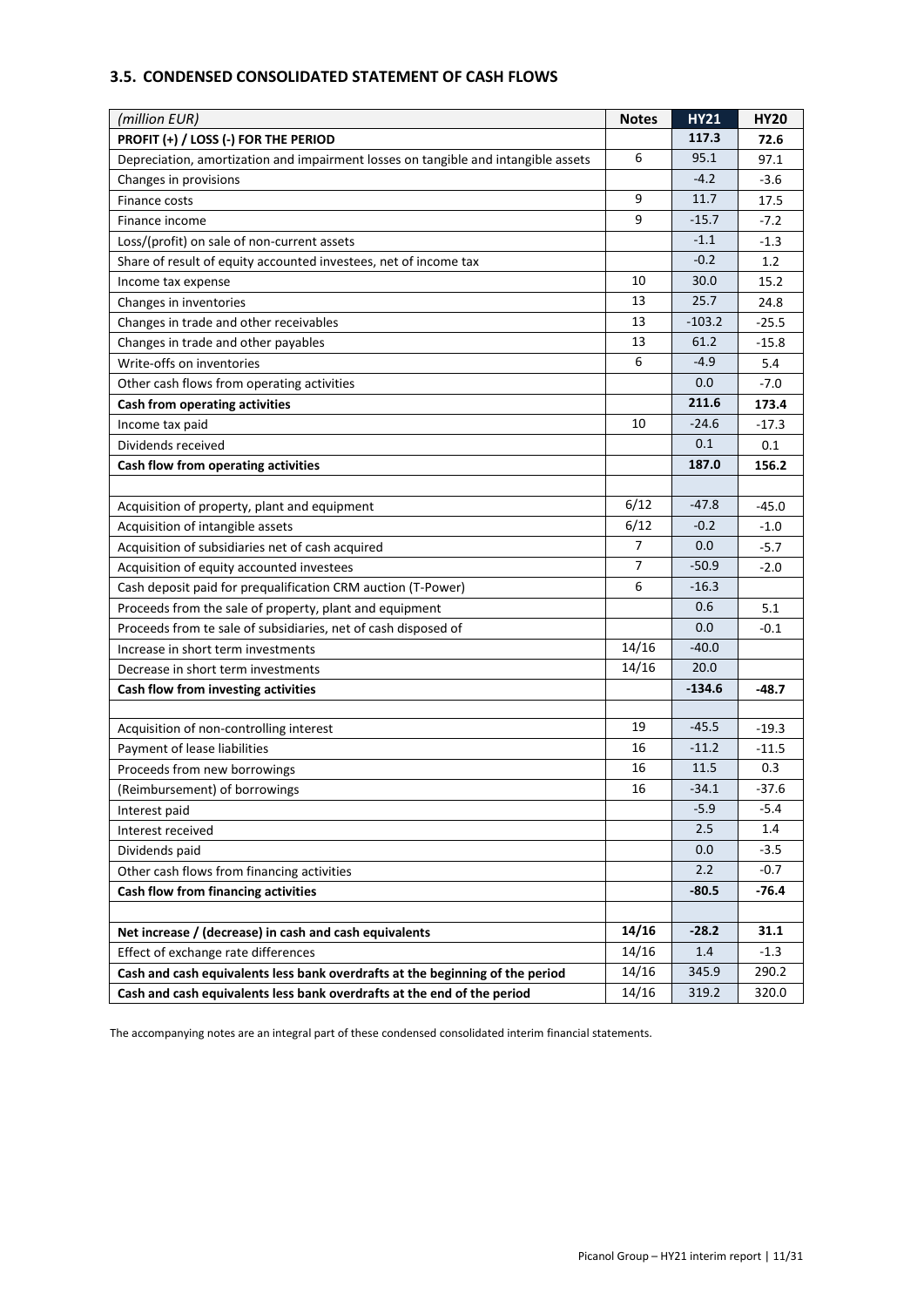# <span id="page-11-0"></span>3.6. NOTES TO THE CONDENSED CONSOLIDATED INTERIM FINANCIAL STATEMENTS

| 1.  |  |
|-----|--|
| 2.  |  |
| 3.  |  |
| 4.  |  |
| 5.  |  |
| 6.  |  |
| 7.  |  |
| 8.  |  |
| 9.  |  |
| 10. |  |
| 11. |  |
| 12. |  |
| 13. |  |
| 14. |  |
| 15. |  |
| 16. |  |
| 17. |  |
| 18. |  |
| 19. |  |
| 20. |  |
| 21. |  |
| 22. |  |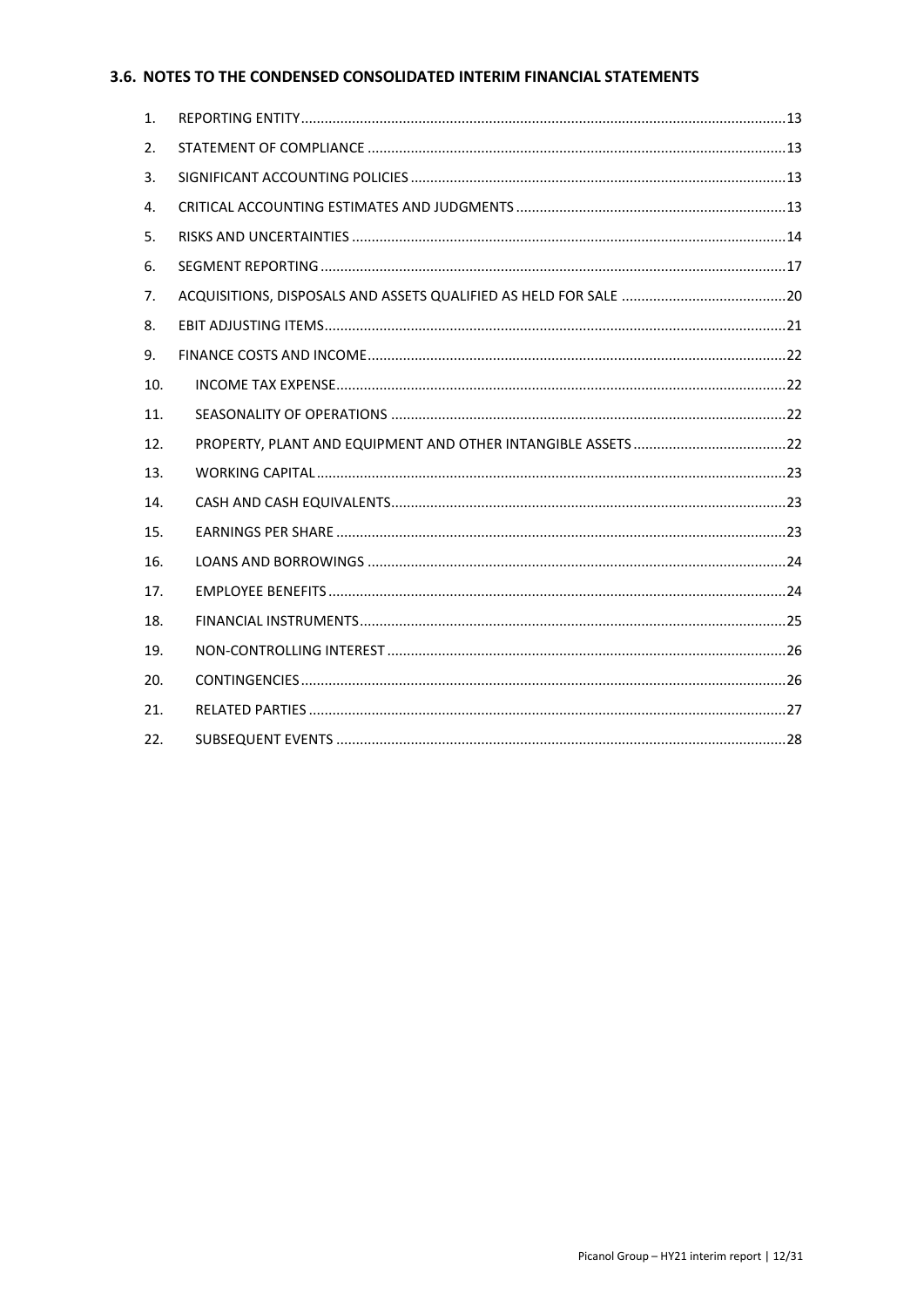#### <span id="page-12-0"></span>**1. REPORTING ENTITY**

Picanol nv (hereafter referred to as 'the company'), the parent company, is a company domiciled in Belgium. The condensed consolidated interim financial statements for the six month period ended June 30, 2021, comprises the company, its subsidiaries (together referred to as 'the group') and the group's interests in jointly controlled entities and associates.

# <span id="page-12-1"></span>**2. STATEMENT OF COMPLIANCE**

This condensed consolidated interim financial statements for the six month period ended June 30, 2021, have been prepared in accordance with International Financial Reporting Standard (IFRS) IAS 34 *Interim Financial Reporting*, as adopted for use by the European Union. It does not include all of the information required for full annual financial statements and should be read in conjunction with the consolidated financial statements of the group as at and for the year ended December 31, 2020, which have been prepared in accordance with IFRS. The condensed consolidated financial information is denominated in EUR, the functional currency of the group, and rounded in million EUR.

This condensed consolidated interim financial statements was approved by the Board of Directors on August 25, 2021. This condensed consolidated interim financial statements have been reviewed, not audited.

# <span id="page-12-2"></span>**3. SIGNIFICANT ACCOUNTING POLICIES**

The accounting policies used by the group in the present condensed consolidated interim financial statements are consistent with those used in the preparation of the consolidated financial statements as at and for the year ended December 31, 2020.

There are no new or amended standards or interpretations that are effective for the first time for the interim report for the six-month period ended June 30, 2021, that had a significant impact on the condensed consolidated interim financial statements.

For the six-month period ended June 30, 2021, the group has not early adopted any standard, interpretation or amendment that has been issued, but is not yet effective. The group is currently assessing the new rules, and at this stage, is not expecting any of these new rules to have a significant impact on the financial statements of the group.

The following exchange rates have been used in preparing the condensed consolidated interim financial statements:

|                |       | <b>Closing rate</b> | Average rate |      |
|----------------|-------|---------------------|--------------|------|
| 1 EUR equals:  | 2021  | 2020                | 2021         | 2020 |
|                |       |                     |              |      |
| Brazilian real | 5.90  | 6.37                | 6.49         | 5.41 |
| Chinese yuan   | 7.67  | 8.02                | 7.79         | 7.75 |
| Pound sterling | 0.85  | 0.89                | 0.86         | 0.87 |
| Romanian lei   | 4.92  | 4.86                | 4.90         | 4.81 |
| Turkish lira   | 10.32 | 9.11                | 9.52         | 7.14 |
| US dollar      | 1.18  | 1.22                | 1.20         | 1.10 |

#### <span id="page-12-3"></span>**4. CRITICAL ACCOUNTING ESTIMATES AND JUDGMENTS**

The preparation of the condensed consolidated interim financial statements in conformity with IFRS as adopted for use by the European Union requires management to make judgments, estimates and assumptions that affect the application of the accounting policies, the reported amounts of assets and liabilities and disclosure of contingent assets and liabilities at the date of the condensed consolidated interim financial statements and the reported amounts of revenue and expenses during the reporting period. Management bases its estimates on historical experience and various other assumptions that are believed to be reasonable under the circumstances, the results of which form the basis for making the reported amounts of revenue and expenses that may not be readily apparent from other sources. Actual results could differ from those estimates.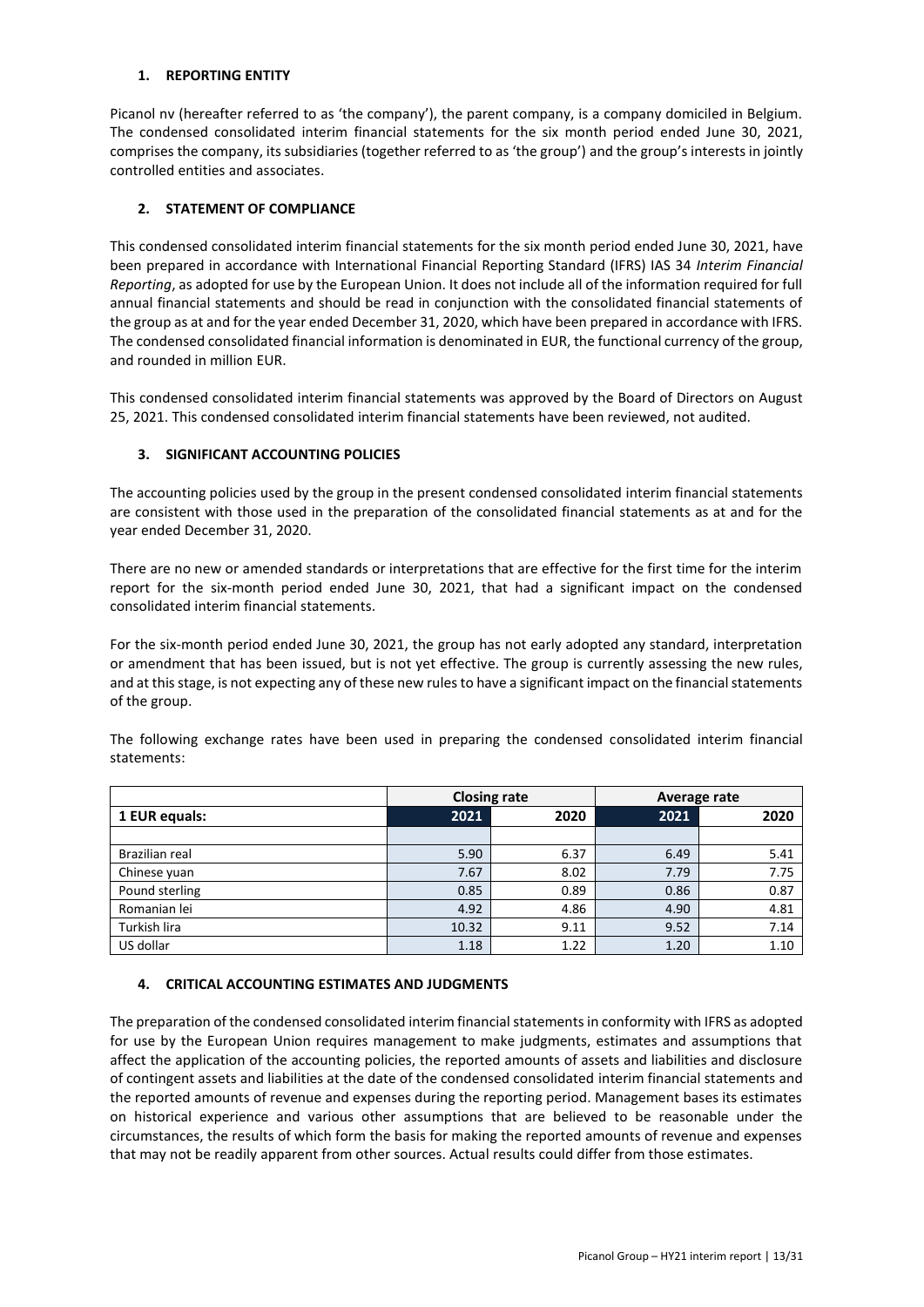The areas of judgements, estimates and assumptions used in preparing the condensed consolidated interim financial statementsfor June 30, 2021, are the same as those applied and disclosed in the consolidated financial statements at December 31, 2020 with the exception of the judgment on the accounting treatment to be applied to the investment in Rieter (see note 7. Acquisitions).

#### <span id="page-13-0"></span>**5. RISKS AND UNCERTAINTIES**

Under the explicit understanding that this is not an exhaustive list, the main risk factors and uncertainties for the group for the second semester of 2021 are listed below. Additional risks of which the group is not aware may possibly exist. There may also be risks that the group currently believes to be unimportant, but which can still have an adverse effect. The order in which the individual risks are presented is neither indicative of their likelihood to occur, nor of the severity or significance of the individual risks. Please note that in the 2020 annual report additional risks were included. For a more detailed overview of the major risks for the group, we refer to our 2020 annual report.

# ▪ **Risk of an outbreak of an epidemic with a large geographical reach or pandemic**

Due to its global presence, the group may be subject to the consequences of the local or worldwide spread of viruses that pose a risk to public health and may be serious and unexpected. Such outbreaks may have an impact on social life and the economy. The group believes that it is difficult to estimate the impact that the regional spread of viruses or a pandemic could have on the economies in which we operate, and therefore the impact that these factors could have on our financial results.

Since the first quarter of 2020, the COVID-19 pandemic has not only negatively affected social lives, but also the global economy. The group has taken all the necessary steps to ensure that it keeps its people safe and keep its plants and businesses running. This is because the group provides support for vital services and the flow of crucial goods. Subsidiary Tessenderlo Group supplies the basic chemicals for the production of drinking water based on side streams in the form of hydrochloric acid from the production of sulfate of potash (SOP). In addition, the group produces gelatin for medical and food applications, electricity, crop nutrition and crop protection products for agriculture and plastic pipe systems for maintaining drinking water supply systems and polluted water evacuation, while Akiolis protects the meat chain (in France).

The impact of the COVID-19 pandemic on the condensed consolidated interim financial statements of the group in the first six months of 2020 was not significant. The main impacts were:

- In February 2020, a disruption of production occurred at the Chinese plant in Nehe (PB Leiner) and Suzhou (segment Machines & Technologies), negatively impacting its volumes in the first half of 2020.
- In March/April 2020, a disruption of production occurred at Picanol's plant in Ieper (Belgium), at DYKA Group's plant in Sainte-Austreberthe (France), as well as a temporary closure of a number of John Davidson Pipes sales branches (United Kingdom).

These impacts did not occur in the first half of 2021.

However, both in the first semester of 2020 and 2021, travelling was restricted in many countries and major events, such as trade fairs, were cancelled.

Also in the first half of 2021, access to raw materials and auxiliary materials or means of transportation has become more complicated, although all plants and activities continued to run in line with expectations.

It remains difficult to estimate the future impact of the pandemic on the economies where the group is active, and hence the impact these factors might have on the financial results. Activities could be further impacted in the coming months if too many employees are impacted by COVID-19 and/or if access to raw materials and auxiliary materials or means of transportation becomes even more complicated, or if customers are no longer able to process or resell our products. Changes in market demand and customer behavior can impact the group's future sales, negatively impacting its results and cash flows.

The group also reviewed the areas involving significant accounting estimates and key judgments to assess the continuous impact of the COVID-19 pandemic. There were no significant changes in the assumptions and accounting estimates, to support the reported amounts of assets and liabilities, compared to those used in the 2020 consolidated financial statements. As the COVID-19 pandemic further evolves, potential changes in these views might occur in the second half of 2021.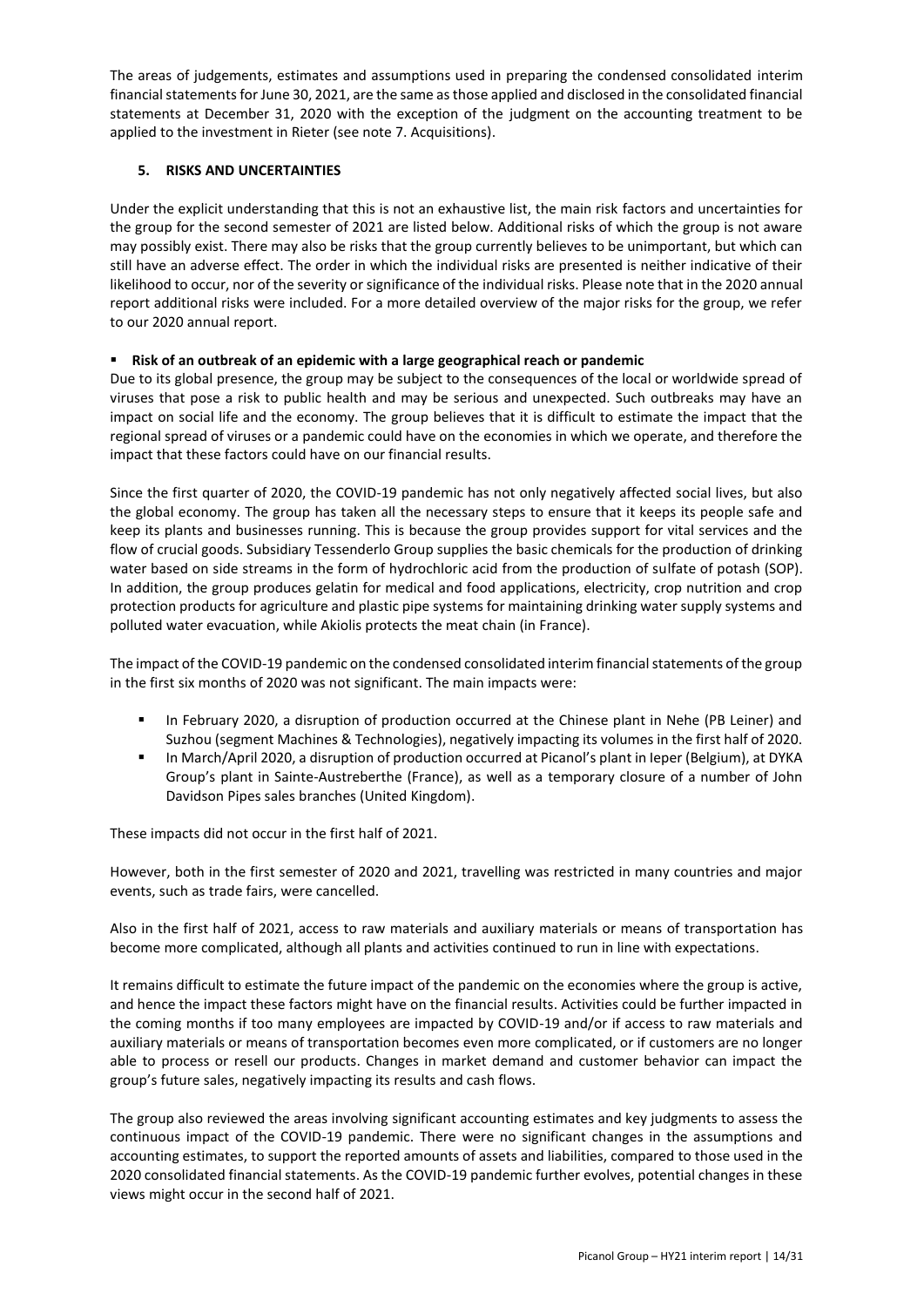The group's financial position is considered to be solid with a net financial debt of 81.7 million EUR as per June 30, 2021 (implying a leverage of only 0.2x) and the group has access to committed bi-lateral agreements (till December 2024) which are not used as per June 2021 (note 16 - Loans and borrowings). The COVID-19 impact on the 2020 and the 2021 first half year condensed consolidated interim financial statements was not significant, however the continued pandemic and related uncertainty might negatively impact the group's results in future periods. The group is holding on to the priorities set in prior year to keep its people safe and its plants and businesses running.

#### **The group is exposed to climate risks**

Particularly in the operating segments Agro and Industrial Solutions, exceptional weather conditions, such as sustained heat waves, flooding or natural disasters can have an important impact on the operational results.

## ▪ **The group is exposed to the risk of information technology failures**

The group increasingly makes use of information technology systems to process, transmit and store electronic information and as such, to operate efficiently and interface. A significant portion of the communication between the group's personnel, customers and suppliers depends on information technology. The group is dependent on information systems to manage inventory, accounting, purchasing and sales applications and to maintain cost efficient operations. As with all large systems, the group's information systems may be vulnerable to a variety of interruptions due to events beyond its control, including, but not limited to, natural disasters, terrorist attacks, telecommunication failures, computer viruses, hackers or other security issues. These or other similar interruptions may disrupt the group's business, results of operation or financial condition.

The group depends on the availability of sufficient volumes of raw materials with the required **specifications at competitive prices**

The group depends on the availability of sufficient volumes of raw materials, which meet the required specifications, against competitive prices. While the group sources most of its raw materials from multiple suppliers, some raw materials are sourced from only few suppliers. As such, the group relies on a number of third party suppliers and other business partners. If the market prices fall below the agreed minimum prices, the group may be required to purchase products at above-market prices.

If the group is unable to sell, store, re-utilize or dispose of certain components that it produces, it may **be required to limit or reduce its overall production levels**

The group's operations are dependent on its ability to sell, store, re-utilize or otherwise dispose of certain components (such as by-products and co-products) which are produced in the course of the production process of various products. There can be no assurance that the group will be able to do this in the future and will not be required to reduce its overall production levels or invest in new treatment processes.

#### ▪ **The group's results are dependent on weather conditions and are subject to seasonality**

Several of the group's activities are dependent on weather conditions. The group also has activities which are also subject to seasonality, whereby products are sold within a short timeframe. Products of the group's Agro operating segment must be supplied to the customers during the planting season. Bad weather conditions can disrupt this process, reduce the possibility to apply product and/or reduce the need for products. The group also sells products in the construction markets in several countries in the northern hemisphere, which are typically affected by winter weather conditions (operating segment Industrial Solutions).

#### The group's current and future investments and/or constructions are subject to the risk of delays, cost **overruns and other complications, and may not achieve the expected returns**

The group currently has new projects which are under construction or in ramp-up phase. In addition, the group is implementing a number of major investment projects that are key to its strategy. These projects may be delayed, exceed the budget or the utilized technology may prove to be inadequate or may fail to reach the expected return.

#### The group is exposed to an energy off-take agreement

The group sold the majority of its PVC/Chlor-Alkali activities in the third quarter of 2011. The electricity purchase agreement relating to that activity was not part of the sale transaction and therefore the group is still under an obligation to purchase certain quantities of electricity. As the group no longer needs the electricity for its own use, it needs to sell the electricity on the market until the end of the contract. The value of the contract is depending on the current and future difference between market electricity prices and the generation cost based on market gas prices, and on the effect of the hourly pricing optimization as foreseen in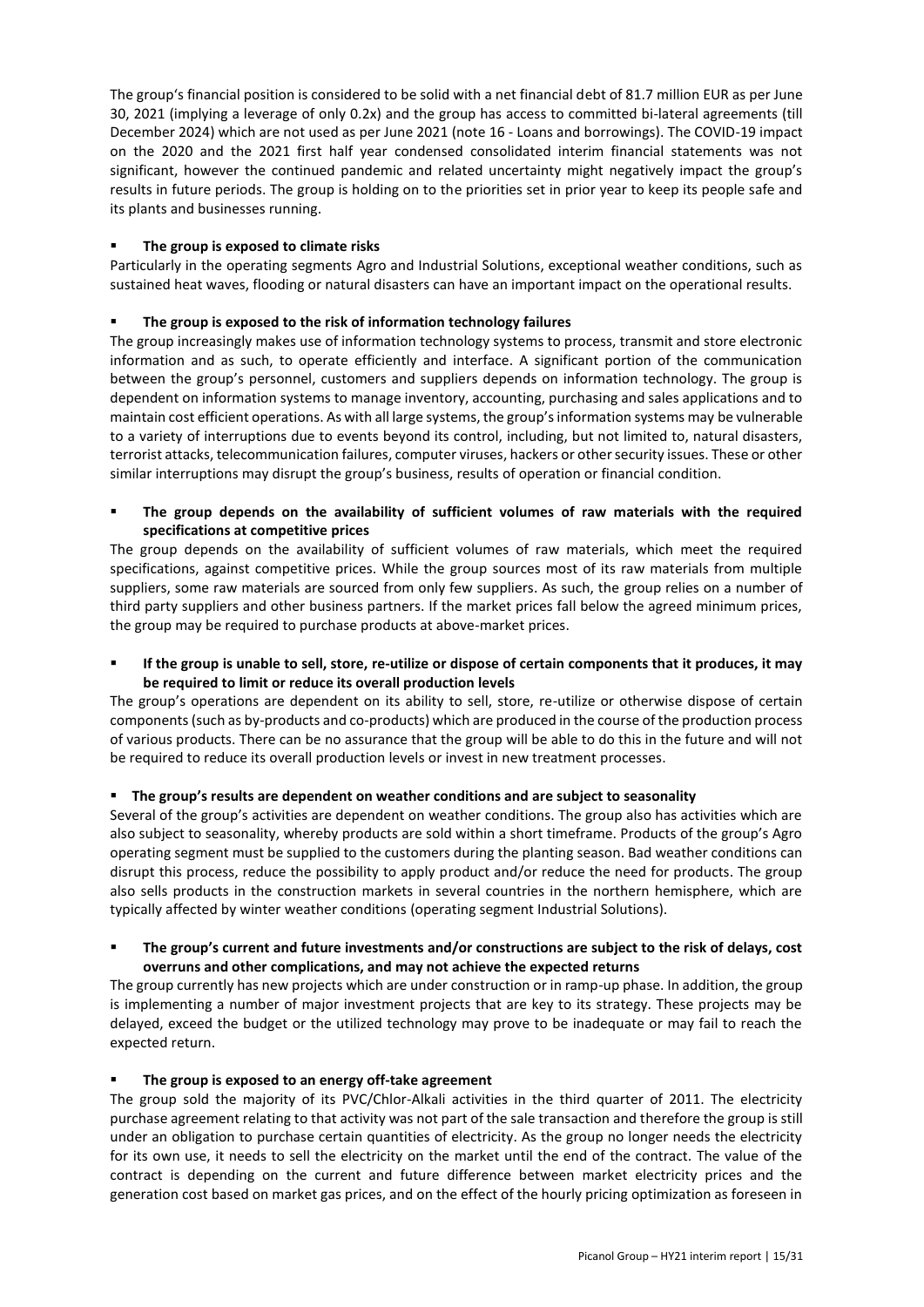the contract. Based on today's electricity prices and the current price of electricity futures, the contract has a negative value in the condensed consolidated interim financial statements as per June 30, 2021 (-16.1 million EUR).

## ▪ **The group's results are sensitive to commodity prices**

The group is sensitive to commodity prices. As the group is a diversified specialty group that is worldwide active in many areas of agriculture, food, water management, efficient (re)use of natural resources and other industrial markets, the impact of changes of some raw material prices might have a significant impact on the results of individual activities, however is not expected to have a material impact on the results of operating segments or the group.

#### ▪ **The group may be exposed to product liability and warranty claims, including but not limited to liability in respect of food safety**

The group's products are subject to increasingly stringent industry, regulatory and customer requirements. The activities of the group may expose the group to product liability and warranty claims. The products manufactured by the group are used in various downstream applications including, but not limited to, the food, cosmetics, nutraceutical and pharmaceutical industry and may contain undetected errors or defects, which may lead, for example, to product recalls, increased customer service and support, payment of monetary damages to customers, lawsuits and loss of customers. In addition, the group cannot exclude that customers incorrectly apply the group's products.

# The group may not be able to recruit and retain key personnel

The group may not be able to recruit and retain competent personnel for key roles. The group's success depends to a significant extent upon its ability to attract and retain qualified management, scientific, technical, marketing and sales personnel and upon the continued contributions of such personnel. The group's employees may voluntarily terminate their employment at any time. There is no guarantee that the group will be successful in attracting and/or retaining qualified employees to replace existing employees or to further support its growth strategy. The loss of the services of key personnel or the inability to attract additional qualified personnel may have a material adverse effect on the business and its expertise, results of operation or financial condition. Potential impacts might include: loss of knowledge of key systems and specialized skills resulting in a skills and competency gap, high staff turnover, customer dissatisfaction, failure to meet business objectives, increased re-hiring costs, loss of customers because of the customer-employee relationships. Although the group believes that it is well positioned to attract and retain skilled and experienced personnel, there can be no assurance that it will be able to do so. The inability to do so could have a material adverse effect on the group's business, results of operation or financial condition.

#### The group may be exposed to circumstances of geo-political nature

The group could be impacted by the political uncertainty caused by circumstances of geo-political nature that could have an impact on the consumer trust.

#### Risk related to the development of the economic and business cycle

The future results of the group's Machines & Technologies segment are highly dependent on the evolution of the textile industry. Unexpected changes in the economic climate, customers' investment cycles, important developments in production and market acceptance of technologies may affect these industries and, consequently, the group's results.

#### The group is exposed to risks associated with growth economies

A substantial part of the activities of Picanol (Machines & Technologies segment) can be attributed to emerging markets in Asia and South America. Picanol's activities in these markets are subject to the usual risks associated with doing business in developing economies, such as political and economic uncertainties, currency controls, exchange rate fluctuations and shifts in government policy.

# The group is exposed to a variety of financial risks such as credit risk, liquidity risk, currency risk and **interest risk**

# ▪ **Credit risk**

The maximum exposure to credit risk amounts to 853.4 million EUR as of June 30, 2021. This amount mainly consists of current and non-current trade and other receivables, including trade receivables classified as held for sale (467.8 million EUR), the loan granted by Tessenderlo Kerley, Inc. to Jupiter Sulphur LLC (10.2 million EUR), the financial guarantee (16.3 million EUR) included in other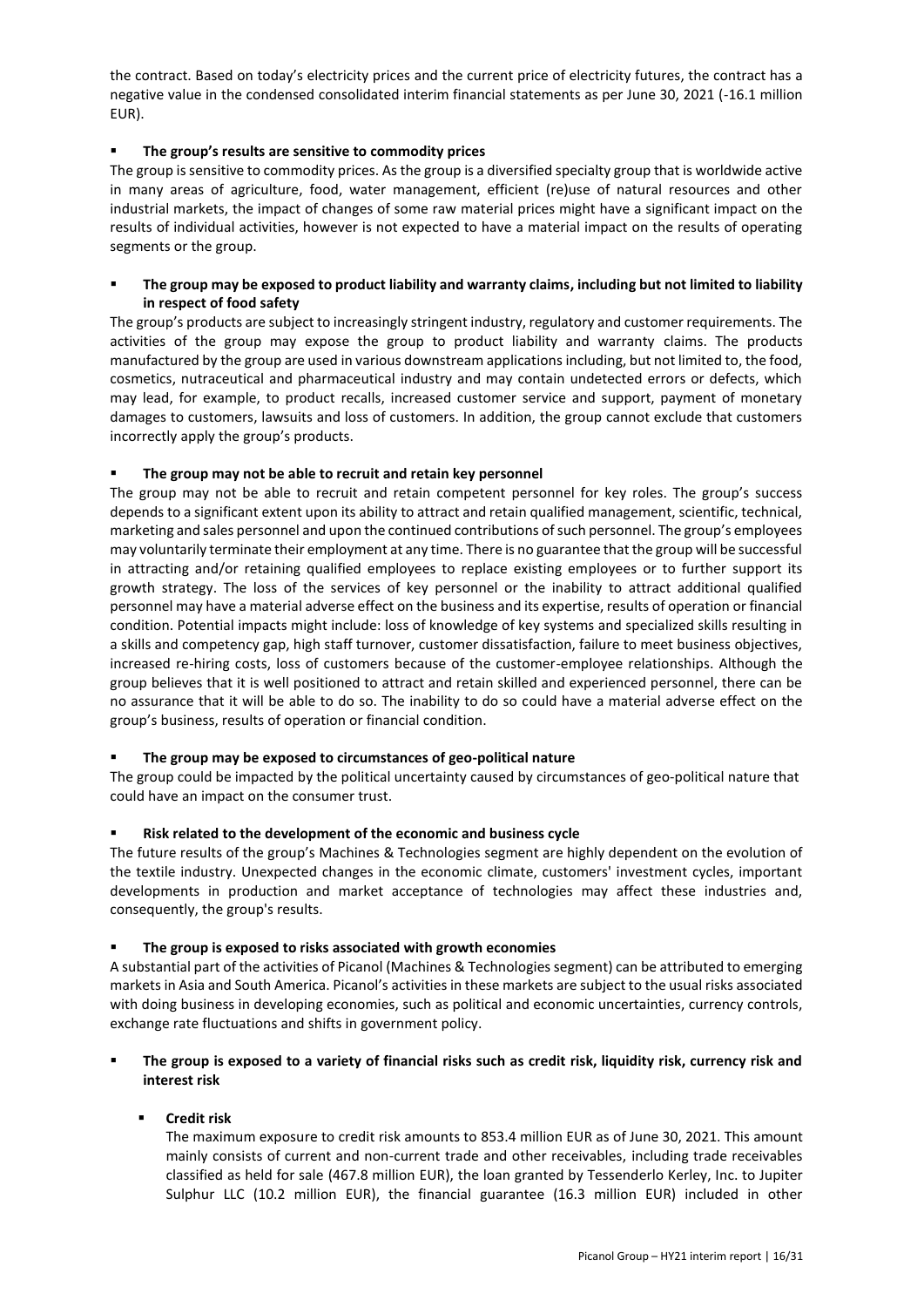investments and guarantees, which was paid to Elia (the Belgian transmission system operator) as part of the prequalification file leading to the potential participation in the Belgian CRM (Capacity Remuneration Mechanism) auction in September 2021 for the construction of a second gas-fired power station in Tessenderlo (Belgium), short term investments (40.0 million EUR) and cash and cash equivalents (319.2 million EUR).

# **Liquidity risk**

The group limits this risk through a series of actions:

- The setup of a factoring program at the end of 2009, which is put on hold since 2015.
- A capital increase of 174.8 million EUR on December 19, 2014, within Tessenderlo Group.
- The issuance in July 2015 of two series of bonds, with a maturity of 7 years (the '2022 bonds') and 10 years (the '2025 bonds'). The total issue amount was 250.0 million EUR, of which 192.0 million EUR for the 2022 bonds and 58.0 million EUR for the 2025 bonds.
- The refinancing of T-Power nv in 2019, bringing the new term loan facility to 193.0 million EUR reimbursable in the period June 2019-June 2026.
- The replacement of the syndicated facility agreement in December 2015 by 5 year committed bilateral credit lines for a total amount of 142.5 million EUR (of which part can be drawn in USD) with four banks. These facilities were renewed for 5 years in December 2019, have no financial covenants and ensure maximum flexibility for the different activities. There have been no withdrawals as per June 30, 2021.
- The group uses a commercial paper program of maximum 200.0 million EUR.
- Picanol nv has non-committed credit lines for 57.1 million EUR excluding bank guarantees or 64.1 million EUR including bank guarantees.

# **Currency risk**

The currencies given rise to this risk is primarily USD (US Dollar). This exposure is mainly due to intragroup loans and cash and cash equivalents which are not hedged.

#### **Interest risk**

The financial debt position is funded by fixed and variable interest rate instruments. The variable interest rate instruments are, for the majority, hedged through forward rate agreements. The bonds, issued in July 2015 for an amount of 192.0 million EUR with a maturity of 7 years and 58.0 million EUR with a maturity of 10 years, are the main fixed interest rate instruments with an interest rate of 2.875% and 3.375% respectively. The T-Power nv loan (128.7 million EUR as per June 30, 2021) is a variable interest rate instrument, for approximately 80% hedged through a series of interest rate swaps.

#### <span id="page-16-0"></span>**6. SEGMENT REPORTING**

The group has 5 operating segments based on the principal business activities, economic environments and value chains in which they operate, as defined under IFRS 8 *Operating Segments*. The customers and main markets of these segments are different. The 5 operating segments fulfill the quantitative thresholds and are reported separately. The information provided below is consistent with the information that is available and evaluated regularly by the Chief Operating Decision Maker (the Executive Committee).

- 'Machines & Technologies': covers the production, development and sale of high-tech weaving machines and other "*original equipment manufacturers*" industrial products. This segment includes the Weaving Machines (Picanol), Foundry and Mechanical Finishing (Proferro), and Electronics Development and Production (PsiControl) activities. These components are not considered to be separate operating segments.
- 'Agro': includes production, trading and distribution of crop nutrients and crop protection products and includes the following businesses: Crop Vitality, Tessenderlo Kerley International and NovaSource. These activities individually meet the definition of a business segment and were aggregated under the operating segment "Agro" in line with the stipulations under IFRS 8.12. This aggregation was possible because these activities sell the same or similar products, their production process is similar and these activities have the same or the same type of customers, while the distribution method of the products is also similar. In addition, there is close cooperation between these activities and management makes decisions that simultaneously have an impact on the various activities.
- 'Bio-valorization': includes collecting and processing of animal by-products; production and distribution of gelatins and collagen peptides and rendering, production and sales of proteins and fats and includes the following businesses: PB Leiner and Akiolis. These activities individually meet the definition of a business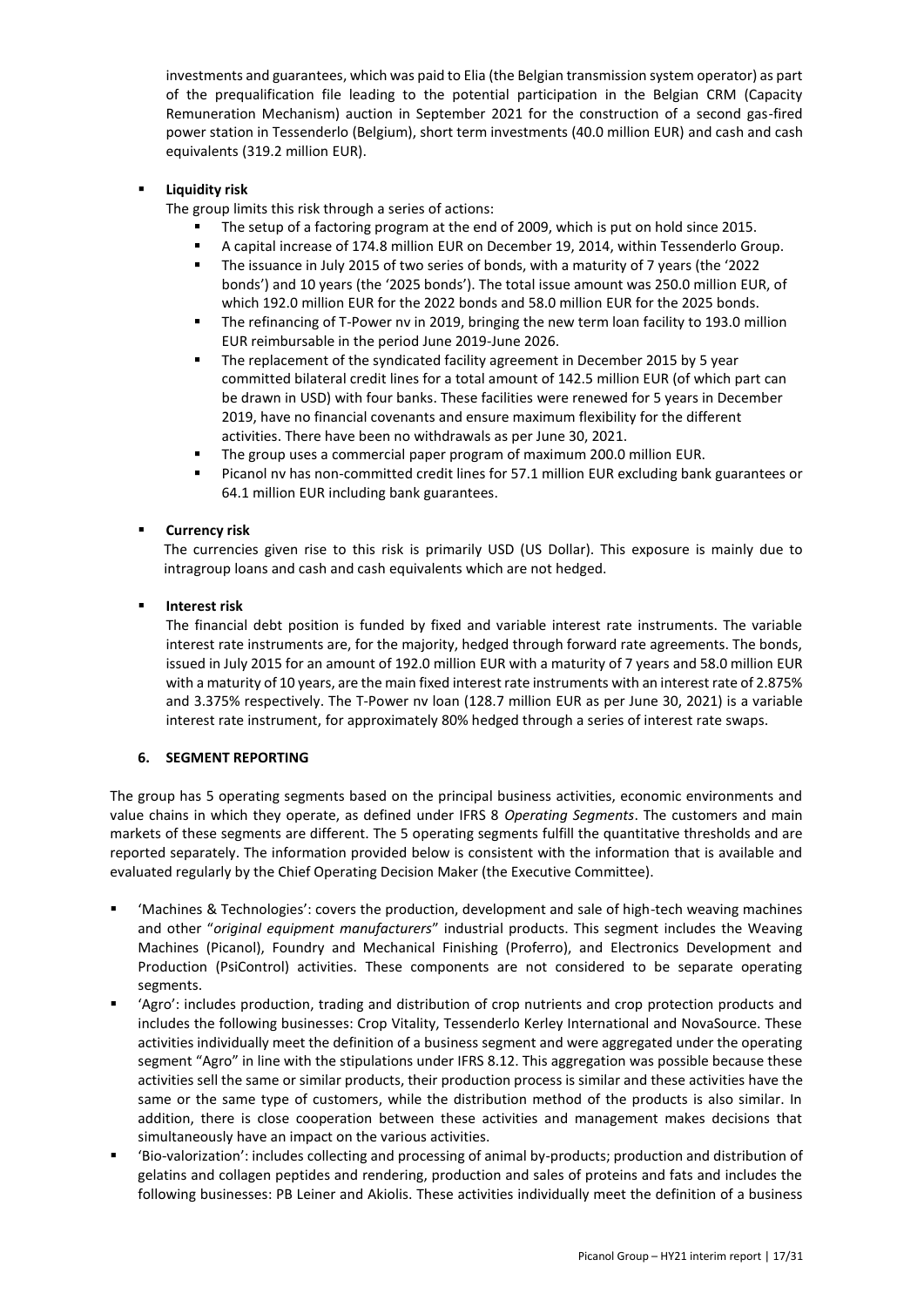segment and were aggregated under the segment "Bio-valorization" in line with the stipulations under IFRS 8.12. This aggregation was possible because these activities sell the same or similar products, their production process is similar and these activities have the same or the same type of customers, while the distribution method of the products is also similar. In addition, there is close cooperation between these activities and management makes decisions that simultaneously have an impact on the various activities.

- 'Industrial Solutions': includes all possible water applications (water transport, water treatment, leaching, recovery of water from industrial processes). This segment includes the following distinguishable commercial names: DYKA Group (with DYKA, JDP and BT Nyloplast), Mining and Industrial, Performance Chemicals and MPR/ECS. These components are not considered to be separate operating segments.
- 'T-Power': includes a gas-fired 425 MW power plant in Tessenderlo (Belgium). A tolling agreement was concluded with RWE group for a period of 15 years (until 2026) for the full capacity of the plant, with an optional 5-year extension thereafter.

The costs included within Adjusted EBIT, related to the corporate activities, are allocated to the different operating segments they support. Transfer prices between operating segments are in a manner similar to transactions with third parties. The measure of segment profit/loss is Adjusted EBIT, which is consistent with information that is monitored by the chief operating decision maker.

The group is a diversified industrial group that is worldwide active in many areas of mechanical engineering, agriculture, food, water management, efficient re(use) of natural resources and other industrial markets. The products of the group are used in various applications, industrial and consumption markets. Although a leadership position is occupied by the group in a number of diverse markets, the diversification of the group's revenue makes the group not reliant on major customers.

The majority of the group's revenue consists of the sale of goods. Products are generally sold directly or through distributors to the customers. Revenue is therefore recognized when the goods are delivered to the customers, where the point of recognition is dependent on the contract sales terms, known as the International Commercial terms (Incoterms). The group also recognizes revenue from the sale of services. These mainly relate the collection of organic materials within Akiolis (operating segment Bio-valorization), and water treatment services at industrial mining, refinery and oil and gas exploration water treatment locations within MPR and ECS (operating segment Industrial Solutions). In this case, the revenue is recognized when the customers obtain control of the services, predominantly at a point in time. For revenue out of projects, the amount of revenue is measured by reference to the progress made towards complete satisfaction of the performance obligation. These projects generally have a lifetime of less than one year.

The major line items of the income statement and statement of financial position are shown per operating segment in the table below. The income statement information is for the six-month period ended June 30, while information from the statement of financial position is compared to December 31, 2020, figures.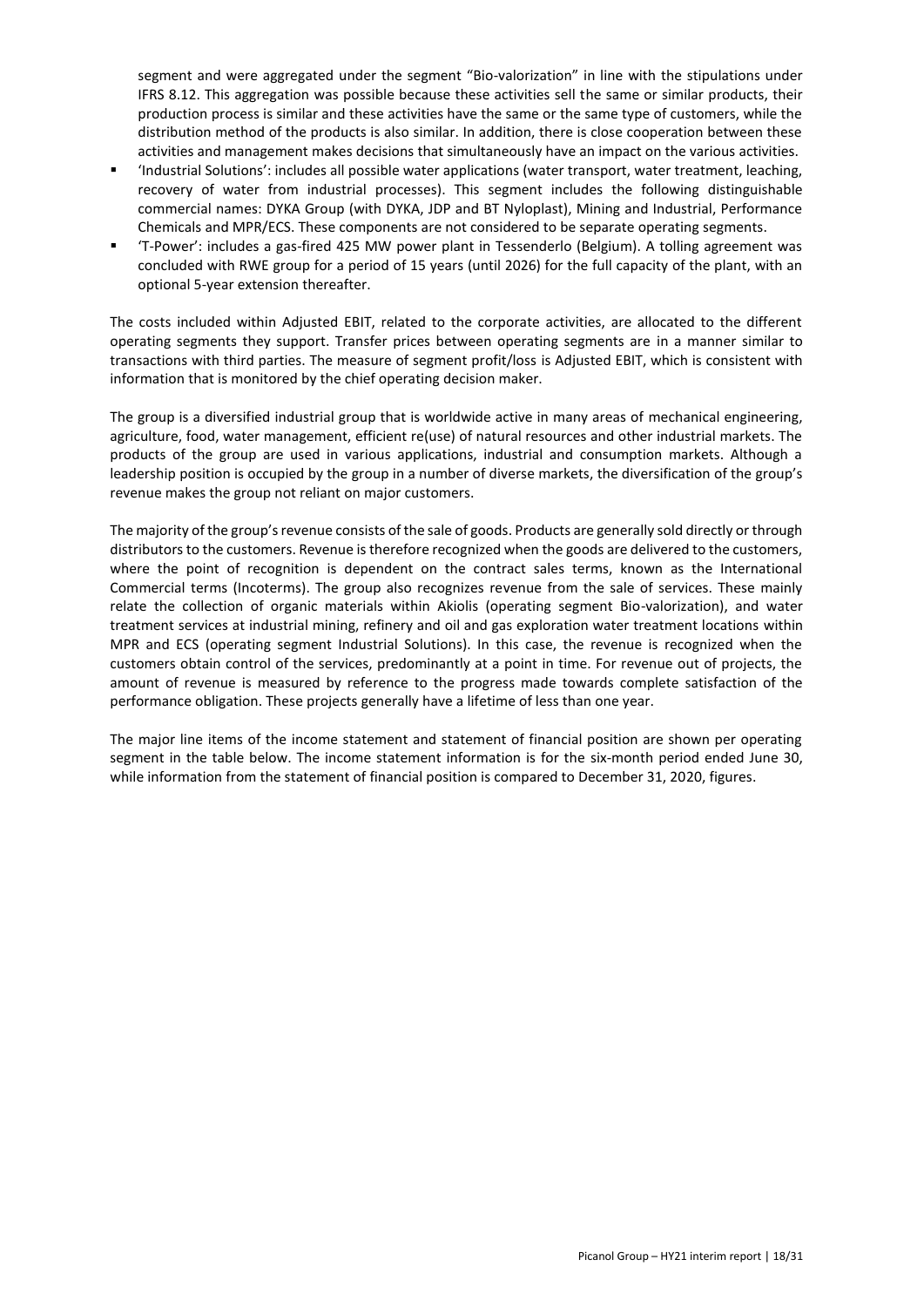|                                                                                                           |       | <b>Machines &amp;</b><br><b>Technologies</b> |       | Agro   |       | <b>Bio-valorization</b> |        | <b>Industrial</b><br><b>Solutions</b> |       | <b>T-Power</b> | <b>Non-allocated</b> |         |         | <b>Picanol Group</b> |
|-----------------------------------------------------------------------------------------------------------|-------|----------------------------------------------|-------|--------|-------|-------------------------|--------|---------------------------------------|-------|----------------|----------------------|---------|---------|----------------------|
| (million EUR)                                                                                             | 2021  | 2020                                         | 2021  | 2020   | 2021  | 2020                    | 2021   | 2020                                  | 2021  | 2020           | 2021                 | 2020    | 2021    | 2020                 |
| Revenue (internal and external)                                                                           | 333.3 | 200.6                                        | 373.9 | 362.8  | 297.4 | 287.6                   | 315.1  | 250.9                                 | 35.2  | 34.6           | 0.0                  | 0.0     | 1,355.0 | 1,136.5              |
| Revenue (internal)                                                                                        |       |                                              | 0.4   | 0.6    | 0.0   |                         | 0.2    | 0.3                                   | 0.0   |                |                      |         | 0.7     | 0.9                  |
| Revenue                                                                                                   | 333.3 | 200.6                                        | 373.5 | 362.2  | 297.4 | 287.6                   | 314.9  | 250.6                                 | 35.2  | 34.6           |                      |         | 1,354.3 | 1,135.6              |
| Of which:                                                                                                 |       |                                              |       |        |       |                         |        |                                       |       |                |                      |         |         |                      |
| - At a point in time                                                                                      | 333.3 | 200.6                                        | 373.5 | 362.2  | 297.4 | 287.6                   | 314.9  | 249.6                                 | 35.2  | 34.6           | 0.0                  | 0.0     | 1,354.3 | 1,134.6              |
| - Over time                                                                                               |       |                                              | 0.0   |        | 0.0   |                         | 0.0    | 1.0                                   | 0.0   |                |                      |         | 0.0     | 1.0                  |
| <b>Adjusted EBIT</b>                                                                                      | 45.1  | 7.8                                          | 41.2  | 50.7   | 23.5  | 26.7                    | 24.3   | 4.8                                   | 6.7   | 8.9            |                      |         | 140.9   | 98.8                 |
| <b>Adjusted EBITDA</b>                                                                                    | 51.3  | 13.5                                         | 75.2  | 84.5   | 41.8  | 45.3                    | 42.1   | 24.8                                  | 25.6  | 27.4           |                      |         | 236.0   | 195.5                |
| Return on revenue (Adjusted<br>EBITDA/revenue)                                                            | 15.4% | 6.7%                                         | 20.1% | 23.3%  | 14.1% | 15.8%                   | 13.4%  | 9.9%                                  | 72.7% | 79.2%          |                      |         | 17.4%   | 17.2%                |
| Segment assets                                                                                            | 270.4 | 212.4                                        | 804.2 | 831.8  | 486.2 | 470.8                   | 427.8  | 397.3                                 | 347.5 | 365.4          | 58.4                 | 55.7    | 2,394.4 | 2,333.3              |
| Derivative financial instruments                                                                          |       |                                              |       |        |       |                         |        |                                       |       |                | 0.0                  | 0.0     | 0.0     | $0.0\,$              |
| Investments accounted for using the equity<br>method                                                      | 50.9  | 0.0                                          | 15.0  | 14.2   | 5.9   | 5.7                     | 0.0    | 0.0                                   | 0.0   | 0.0            | 0.0                  | 0.0     | 71.8    | 20.0                 |
| Other investments and guarantees                                                                          |       |                                              |       |        |       |                         |        |                                       | 16.3  |                | 11.5                 | 10.3    | 27.8    | 10.3                 |
| Deferred tax assets                                                                                       |       |                                              |       |        |       |                         |        |                                       |       |                | 31.3                 | 33.2    | 31.3    | 33.2                 |
| Short term investments                                                                                    |       |                                              |       |        |       |                         |        |                                       |       |                | 40.0                 | 20.0    | 40.0    | 20.0                 |
| Cash and cash equivalents                                                                                 |       |                                              |       |        |       |                         |        |                                       |       |                | 319.2                | 345.9   | 319.2   | 345.9                |
| <b>Total assets</b>                                                                                       | 321.3 | 212.4                                        | 819.2 | 846.1  | 492.1 | 476.5                   | 427.8  | 397.3                                 | 363.8 | 365.4          | 460.4                | 465.1   | 2,884.5 | 2,762.7              |
| <b>Segment liabilities</b>                                                                                | 161.1 | 114.6                                        | 74.0  | 78.2   | 155.2 | 156.3                   | 109.8  | 87.2                                  | 8.6   | 8.9            | 169.7                | 177.0   | 678.2   | 622.2                |
| Derivative financial instruments                                                                          |       |                                              |       |        |       |                         |        |                                       |       |                | 33.3                 | 37.1    | 33.3    | 37.1                 |
| Loans and borrowings                                                                                      |       |                                              |       |        |       |                         |        |                                       |       |                | 440.9                | 463.0   | 440.9   | 463.0                |
| Deferred tax liabilities                                                                                  |       |                                              |       |        |       |                         |        |                                       |       |                | 171.6                | 176.5   | 171.6   | 176.5                |
| Total equity                                                                                              |       |                                              |       |        |       |                         |        |                                       |       |                | 1,560.6              | 1,463.8 | 1,560.6 | 1,463.8              |
| <b>Total Equity and Liabilities</b>                                                                       | 161.1 | 114.6                                        | 74.0  | 78.2   | 155.2 | 156.3                   | 109.8  | 87.2                                  | 8.6   | 8.9            | 2,376.0              | 2,317.4 | 2,884.5 | 2,762.7              |
| Capital expenditures: property, plant and<br>equipment and intangible assets (note 12)                    | 6.9   | 4.9                                          | 10.5  | 12.7   | 20.5  | 17.9                    | 9.0    | 7.5                                   | 1.0   | 2.1            | 0.2                  | 0.9     | 48.1    | 46.0                 |
| Depreciation, amortization and impairment<br>losses on tangible assets, goodwill and<br>intangible assets | $6.2$ | 5.7                                          | 33.9  | 33.8   | 18.3  | 18.6                    | 17.8   | 20.4                                  | 18.8  | 18.6           | 0.0                  | 0.0     | 95.1    | 97.1                 |
| Reversal/(additional) inventory write-offs                                                                | 3.6   | $-3.0$                                       | 0.8   | $-0.8$ | 1.2   | $-1.3$                  | $-0.6$ | $-0.3$                                |       |                |                      |         | 4.9     | $-5.4$               |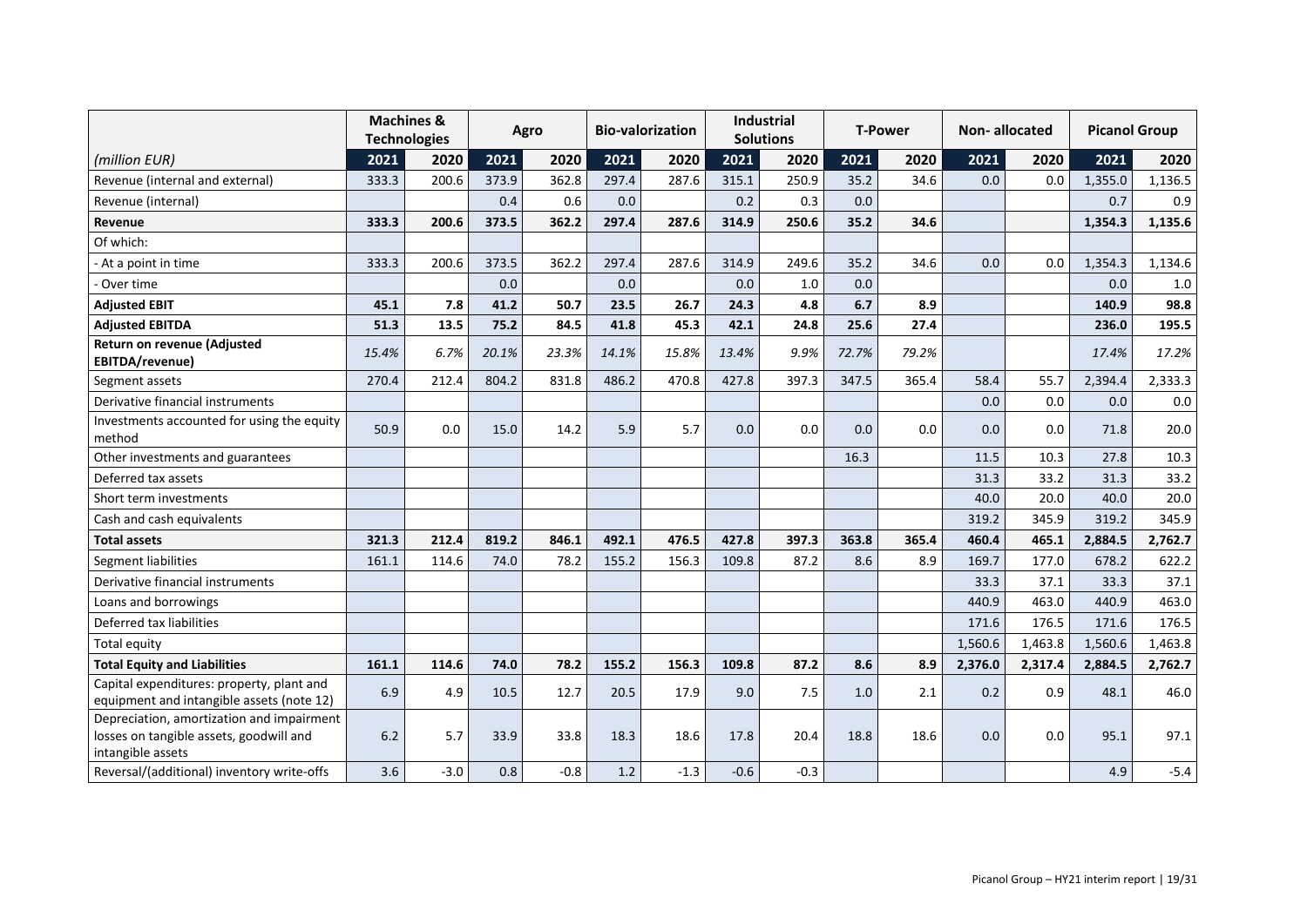The increase of the segment assets and libailities in Machines & Technologies is caused by higher trade receivables, and -payables and higher inventory levels due to the increased volumes and also caused by delays in boat shipments resulting from the current supply chain disruptions.

Investments accounted for using the equity method in segment Machines & Technologies are the Rieter shares purchased in March 2021 (see note 7 "Acquisitions and disposals").

The T-Power Other investments and guarantees for 16.3 million EUR relate to a financial guarantee, which was paid to Elia (the Belgian transmission system operator) as part of the prequalification file leading to the potential participation in the Belgian CRM (Capacity Remuneration Mechanism) auction in September 2021 for the construction of a second gas-fired power station in Tessenderlo (Belgium). If successful in this auction, the Group will build a new gas-fired power plant, which should be operational by November 1, 2025. Penalties are due in case of delays or missing capacities during pre-delivery period, while penalties are also due in case of unavailable capacities during the delivery period, for which the guarantee is provided as financial security. If not successful in the CRM auction, the guarantee is expected to be reimbursed before year-end. The cash deposit will not accumulate interest. The cash guarantee is included in "Other investments and guarantees" in the statement of financial position.

The increase of the Industrial Solutions segment assets and liabilities is mainly linked to the increase of trade receivables and payables, which were impacted by a higher activity, by timing and by the increase of raw material purchase costs.

Non-allocated segment liabilities mainly include environmental provisions recognized for the plants in Belgium (Ham, Tessenderlo, Vilvoorde) and France (Loos).

In presenting information on the basis of geographical segments, segment revenue is based on the geographical location of customers. Non-current segment assets (property, plant and equipment, goodwill, intangible assets and related non-current assets qualified as held for sale) are based on the geographical location of the assets.

|               | <b>Revenue by market</b> |            | Non-current segment assets |            |
|---------------|--------------------------|------------|----------------------------|------------|
| (million EUR) | 30/06/2021               | 30/06/2020 | 30/06/2021                 | 31/12/2020 |
| Europe        | 655.5                    | 561.2      | 990.6                      | 1,008.0    |
| North-America | 356.1                    | 345.1      | 483.9                      | 495.0      |
| South-America | 41.8                     | 37.9       | 50.7                       | 50.6       |
| Asia          | 270.8                    | 164.5      | 12.2                       | 12.5       |
| Other         | 30.1                     | 26.9       | 7.9                        | 7.6        |
| <b>Total</b>  | 1,354.3                  | 1,135.6    | 1,545.3                    | 1,573.8    |

The decrease of the non-current segment assets in Europe is mainly due to the amortization of the fair value adjustments of T-Power nv, acquired in 2018. The purchase price allocation resulted in the recognition of a customer list for an amount of 163.7 million EUR and represented the fair value of a tolling agreement which was concluded with RWE group for a period of 15 years (until June 2026) for the full capacity of the plant. This customer list is being amortized over the remaining duration of the tolling agreement.

The decrease of the non-current segment assets in North America is due to the amortization of the fair value adjustments on the tangible and intangible assets of Tessenderlo Group in the US (-18.6 million EUR). This is partially offset by the strengthening of the USD (the USD/EUR closing rate was 1.2271 as per year-end 2020 compared to 1.1884 as per June 2021).

#### <span id="page-19-0"></span>**7. ACQUISITIONS, DISPOSALS AND ASSETS QUALIFIED AS HELD FOR SALE**

In March 2021, Picanol Group acquired a minority stake of 10% in Rieter Holding AG (CH) for a price of 45.4 million EUR (or a price per share of 107.5 CHF). Rieter is the world's leading supplier of systems for short-staple fiber spinning. The company develops and manufactures machinery, systems and components used to convert natural and man-made fibers into yarns. With this financial participation, Picanol Group wants to further diversify its activities in the textile industry. During 2021, Picanol Group inceased it's share to 10.9% which brings the total amount invested to 50.9 million EUR. Together with Symphony Mills, which is also controlled by Picanol's reference shareholder, Mr Luc Tack, the ownership% amounts to 14.7% on June 30, 2021. Based on a share price on June 30 of CHF 180.8, the fair value of the Rieter shares amount to 75.3 million EUR which is 24.4 million more than the book value.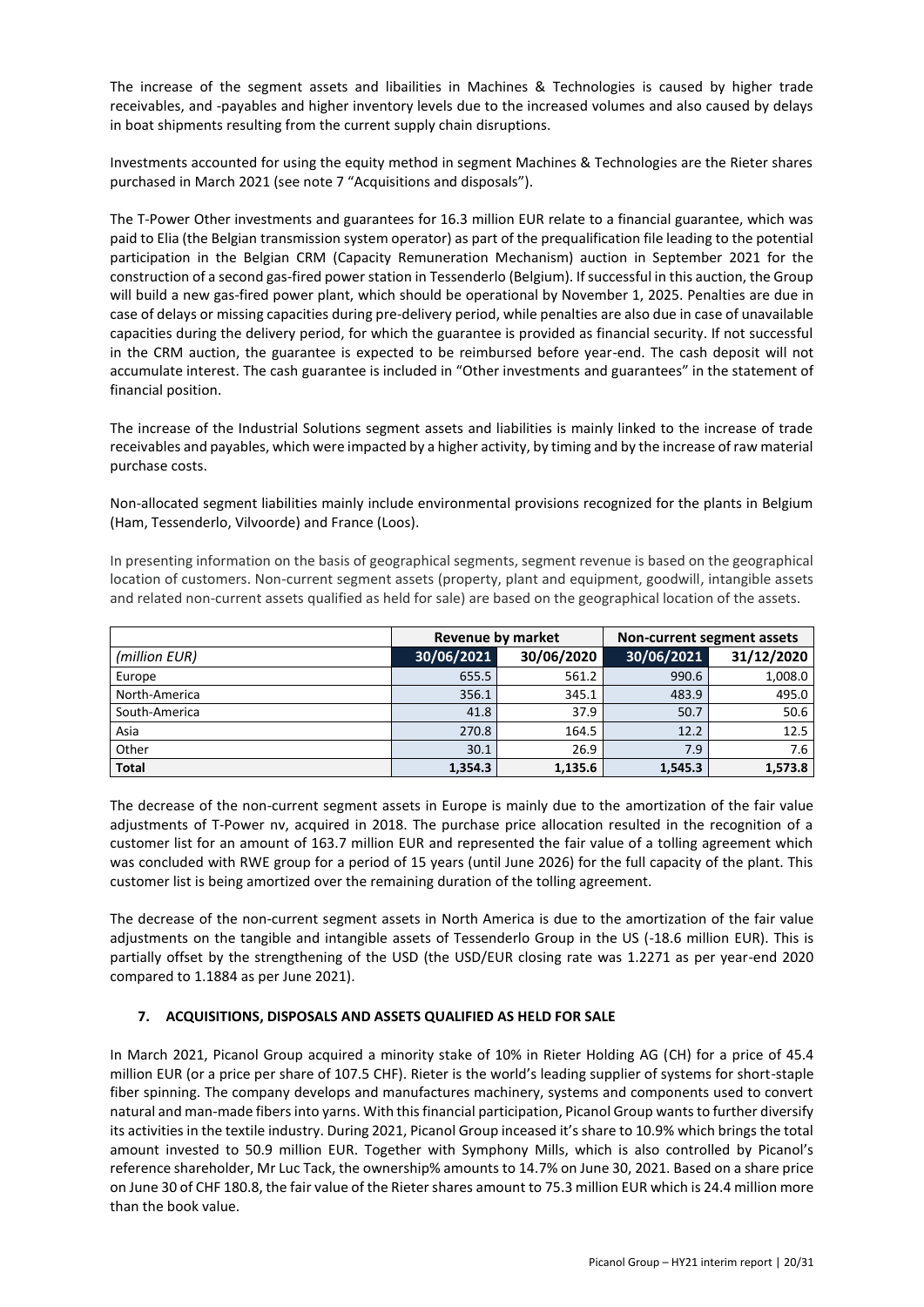Picanol Group analysed the accounting treatment to be applied to the investment in Rieter and particularly the classification in "investments in associates" (IAS28) versus "other equity investments" (IFRS9). In accordance with IAS28 it is assumed that a Group does not exercise significant influence if the share holding percentage is less than 20%, unless significant influence can be clearly demonstrated. The existence of significant influence by an entity is usually evidenced in one or more of the following ways: (a) representation on the Board of Directors or equivalent governing body of the investee; (b) participation in policy-making processes, including participation in decisions about dividends or other distributions; (c) material transactions between the entity and its investee; (d) interchange of managerial personnel; or (e) provision of essential technical information.

Picanol Group is represented on Rieter's Board of Directors by 2 directors out of 8 which has led to the conclusion that on June 30, 2021, Picanol has significant influence over Rieter. The representation on Rieter's Board of Directors does not arise from a contractual right but is subject to an annual vote by Rieter's shareholders' meeting. Picanol Group will re-evaluate on December 31, 2021, it's conclusion regarding the existence of siginificant influence.

In the first semester 2020, the group completed the acquisition of a production plant in La Chapelle-Saint-Ursin (France). On May 1, 2020, the group obtained 100% control over these activities through a new created company DYKA Tube SAS and integrated the plant within the DYKA Group activity (operating segment Industrial Solutions). As of the acquisition date, the group recognized the fair value of the identifiable assets acquired and the liabilities assumed. Fair value adjustments, on which deferred tax assets and liabilities were recognized, mainly related to property, plant and equipment and inventories. The group did not obtain, within one year to the acquisition, new information about facts and circumstances that existed at the date of acquisition, which would have resulted in a revision of the acquisition accounting. The contribution to the group's first half year 2021 revenue amounts to approximately 15 million EUR (first half year 2020: not significant), while the contribution to the group's result was insignificant in both the first half of 2020 and 2021.

# **Disposals**

There were no disposals in the first half of 2021.

#### **Assets qualified as held for sale**

In August 2021, the group came to an agreement to divest the MPR and ECS activities (operating segment Industrial Solutions). The divestment comprises the main assets of these activities. The yearly contribution of MPR and ECS to the group's results was not significant. In accordance with IFRS 5 *Non-current assets held for sale and discontinued operations*, the assets of the disposal groups were recognized, as per June 30, 2021 at the lower of their carrying amount and the fair value less cost to sell. As the expected sales price exceeded the carrying amount, no impairment loss was deemed necessary. The assets are presented in the statement of financial position as "Assets classified as held for sale" (3.7 million EUR) and "Liabilities associated with assets classified as held for sale" (0.2 million EUR), and include "Property, plant and equipment" (0.6 million EUR), "Goodwill" (2.2 million EUR), current "Trade and other receivables" (1.0 million EUR) and current "Trade and other payables" (0.2 million EUR). The sales are expected to be completed in the second half of 2021 and will lead to an insignificant result, which will be included within EBIT adjusting items.

The assets held for sale at June 30, 2021 also include the remaining assets (land & buildings) of Burcklé (segment Machines & Technologies) for 0.3 million EUR.

#### <span id="page-20-0"></span>**8. EBIT ADJUSTING ITEMS**

The first half year 2021 EBIT adjusting items amount to 2.1 million EUR and mainly include:

- The result on the sale of several individual, non-significant assets, mainly land and buildings, for which the proceeds of the sale and the remaining carrying amount were insignificant.
- Changes to existing provisions, including the impact of the increase in discount rate applied to the environmental provisions.
- The impact and revaluation of an electricity purchase agreement, for which the own-use exemption under IAS 39 is not applicable anymore.
- Several other individually less significant items.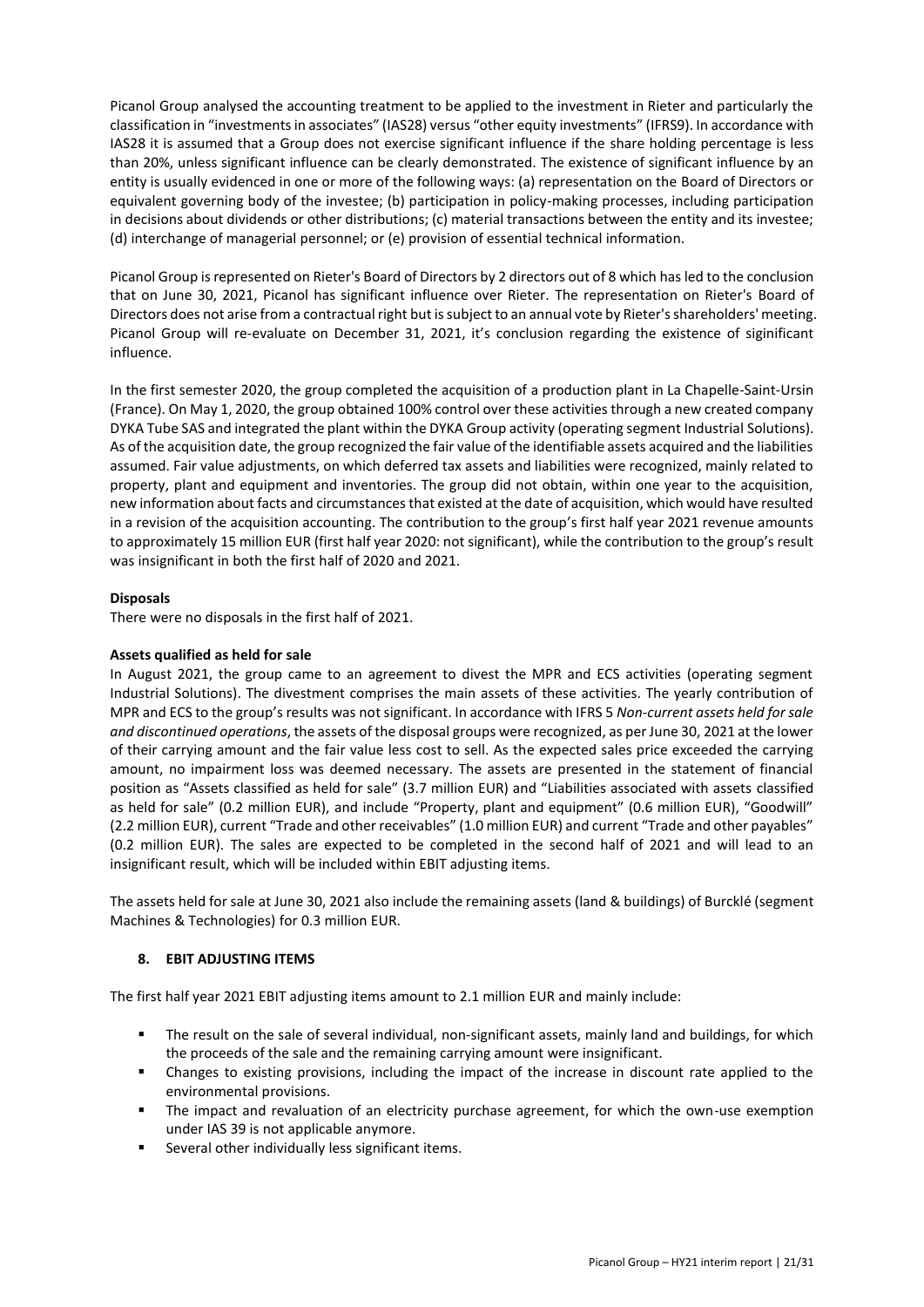#### <span id="page-21-0"></span>**9. FINANCE COSTS AND INCOME**

Net finance costs and income amount to 4.0 million EUR as per June 30, 2021, compared to -10.3 million EUR as per June 30, 2020, and mainly include:

- Borrowing costs for -4.9 million EUR (HY20: -4.9 million EUR) including the accrued interest charges on the bonds issued in 2015 with a maturity of 7 years and 10 years (-3.3 million EUR), the interest expenses on the term loan facility of T-Power nv, and the interest expenses on lease liabilities (in accordance with IFRS 16 *Leases*).
- Net foreign exchange gains and losses for +7.3 million EUR (HY20: -6.8 million EUR), mainly explained by unrealized foreign exchange gains and losses on intercompany loans and cash and cash equivalents (mainly in USD), which are not hedged.
- The depreciation of the fair value adjustment on the bonds for +1.3 million EUR.

#### <span id="page-21-1"></span>**10. INCOME TAX EXPENSE**

Income taxes amounted to -30.0 million EUR in the first half of 2021, compared with -15.2 million EUR in tax charges in the same period last year and mainly relates to the operations in the United States and Belgium.

The income taxes paid in HY21 amount to -24.6 million EUR (HY20: -17.3 million EUR), while the income tax receivable, mainly in the United States and Belgium, decreased from 9.3 million EUR as per December 31, 2020, to 2.9 million EUR as per June 30, 2021.

Deferred tax assets on fiscal losses carried forward are recognized for 33.3 million EUR (December 2020: 33.5 million EUR). These are mainly recognized on Tessenderlo Group nv for an amount of 12.1 million EUR and in France for a total of 18.3 million EUR. The other deferred tax assets on fiscal losses carried forward recognized amount to 2.9 million EUR. As per June 2021, total tax losses and tax credits carried forward in Tesssenderlo Group nv amount to approximately 187 million EUR, while these amount to approximately 49 million EUR in France.

#### <span id="page-21-2"></span>**11. SEASONALITY OF OPERATIONS**

Picanol Group demonstrates a limited seasonality pattern at group level for revenue and operating profitability level as expressed by Adjusted EBITDA. The degree of seasonality at group level is primarily determined by selling to customers in several end markets, including food, pet food, construction, agriculture and water treatment. Two important end markets which demonstrate seasonal characteristics are construction and agriculture. The group sells into the construction markets through its operating segment Industrial Solutions in several countries in the northern hemisphere, which are typically impacted by winter weather conditions in the first and fourth quarter. Agriculture related sales made in the operating segment Agro are influenced by the planting seasons, especially the spring planting season. Most of the sales of Crop Vitality – being part of the Agro operating segment – are in the United States, and this normally leads to higher sales and operating profitability in the first half of the year. Agro is the largest contributor to the group operating profitability, which explains why group operating profitability is typically higher in the first half year.

#### <span id="page-21-3"></span>**12. PROPERTY, PLANT AND EQUIPMENT AND INTANGIBLE ASSETS**

For the six-month period ended June 30, 2021, the group's capital expenditure amounted to 48.1 million EUR (HY20: 46.0 million EUR). The investments in tangible fixed assets and intangible assets per operating segment are explained in note 6 – *Segment reporting*.

The majority of the capital expenditure relates to:

- investments in a new high bay warehouse for Proferro in leper and a new production site for PsiControl in Romenia (operating segment Machines & Technologies);
- investments in the valuation of gelatin side streams and in the optimization of the valorization of animal by-products (operating segment Bio-valorization);
- investments in additional storage capacity within the operating segment Agro;
- investments in production efficiency improvements within DYKA group (operating segment Industrial Solutions);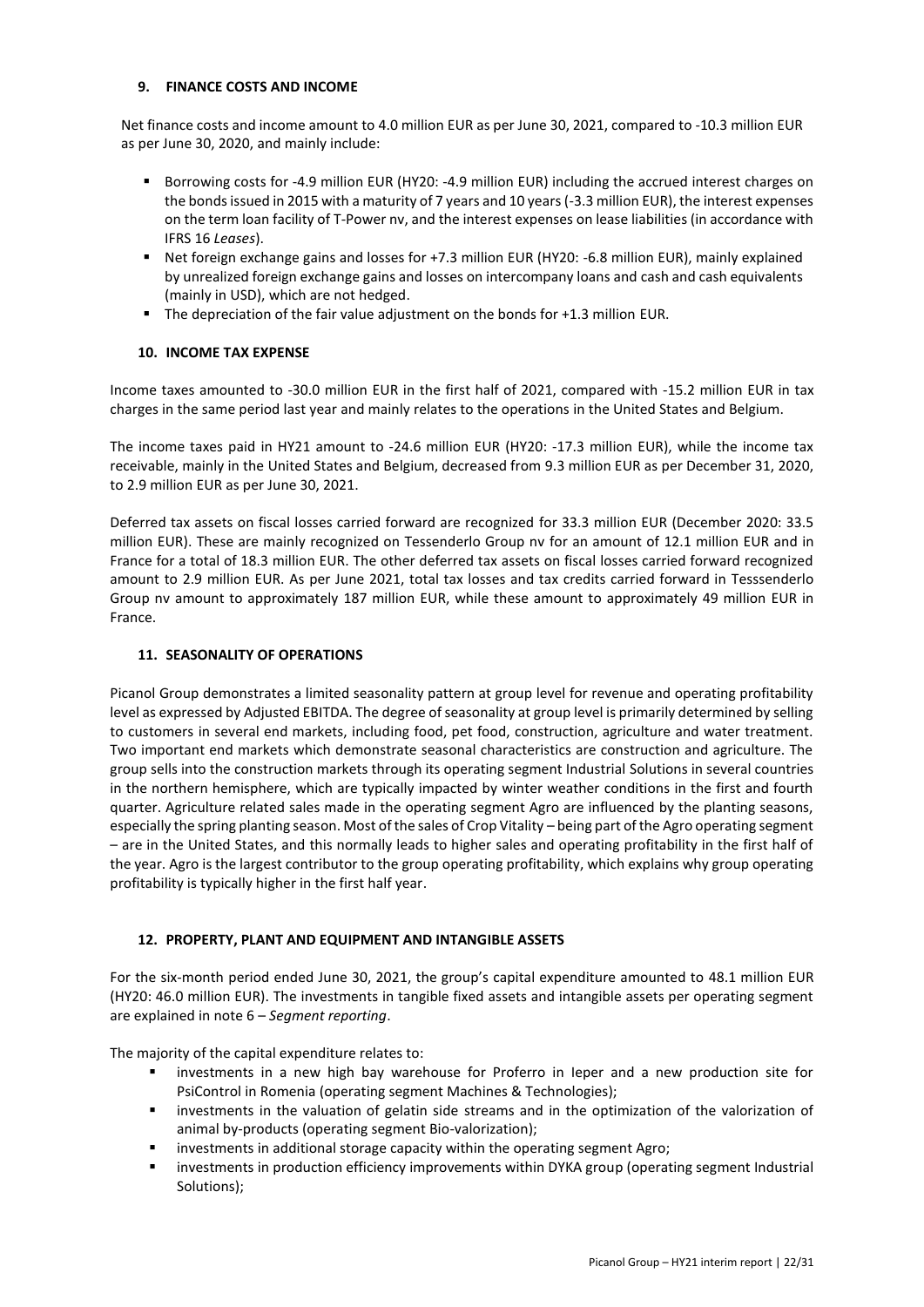- advance payments made for the construction of a new Thio-Sul manufacturing plant (operating segment Agro);
- the replacement of equipment and vehicles, which were previously leased, through purchase.

#### <span id="page-22-0"></span>**13. WORKING CAPITAL**

| <b>Working capital</b>              |            |            |            |
|-------------------------------------|------------|------------|------------|
| (million EUR)                       | 30/06/2021 | 31/12/2020 | 30/06/2020 |
| Inventories                         | 378.3      | 393.4      | 352.9      |
| Current trade and other receivables | 449.4      | 342.2      | 381.3      |
| Current trade and other payables    | $-450.4$   | -374.0     | $-329.9$   |
| <b>Working capital</b>              | 377.3      | 361.6      | 404.3      |

The working capital decreased from 404.3 million EUR as per June 30, 2020, to 377.3 million EUR as per June 30, 2021. Inventories as per June 30 are lower compared to December 31, 2020, as inventory is built up in the second half of the year for the upcoming planting season within the operating segment Agro. Trade receivables as per June 30, 2021 were not only impacted by seasonality, but also by higher sales volumes and prices, driven by the increase of raw material purchase costs within the operating segments Machines & Technologies, Agro and Industrial Solutions. The increase in trade payables can mainly be explained by timing and increasing raw material purchase costs. The increase in other payables can be explained by the accrued charges (10.5 million EUR) for a long-term incentive plan for members of senior management. This long-term incentive plan covers a 3 year period (calendar years 2019-2021), with pay-out in April 2022, based on pre-set performance metrics of the group, and was recognized within non-current other payables as per December 31, 2020.

The group expects to recover or settle the inventory, available as per June 30, 2021, within the next twelve months, except for the inventory of non-strategic spare parts (15.6 million EUR as per HY21, compared to 17.3 million EUR as per December 31, 2020). These parts will be used whenever deemed necessary.

#### <span id="page-22-1"></span>**14. CASH AND CASH EQUIVALENTS**

Cash and cash equivalents amount to 319.2 million EUR as per June 30, 2021 (compared to 345.9 million EUR as per 31/12/2020). These include amounts in USD equaling 30.4 million EUR (compared to 27.8 million EUR on December 31, 2020).

As per June 30, 2021, an investment in short term bank notes is outstanding for a total of 40.0 million EUR. The counterparty is a highly rated international bank. The notes have an original duration of 9 months (maturing in December 2021 and in January 2022). As these notes have an initial maturity of more than three months, they are not included within "Cash and cash equivalents", but in "Short term investments".

#### <span id="page-22-2"></span>**15. EARNINGS PER SHARE**

#### **Basic earnings per share**

|                                                                                       | <b>HY21</b> | <b>HY20</b> |
|---------------------------------------------------------------------------------------|-------------|-------------|
| Adjusted weighted average number of ordinary shares at June 30                        | 17,700,000  | 17,700,000  |
| Profit $(+)$ / loss $(-)$ attributable to equity holders of the company (million EUR) | 75.4        | 36.6        |
| Basic earnings per share (in EUR)                                                     | 4.3         | 2.1         |

#### **Diluted earnings per share**

The diluted earnings per share of Picanol Group is equal to the basic earnings per share, both for HY20 and for HY21.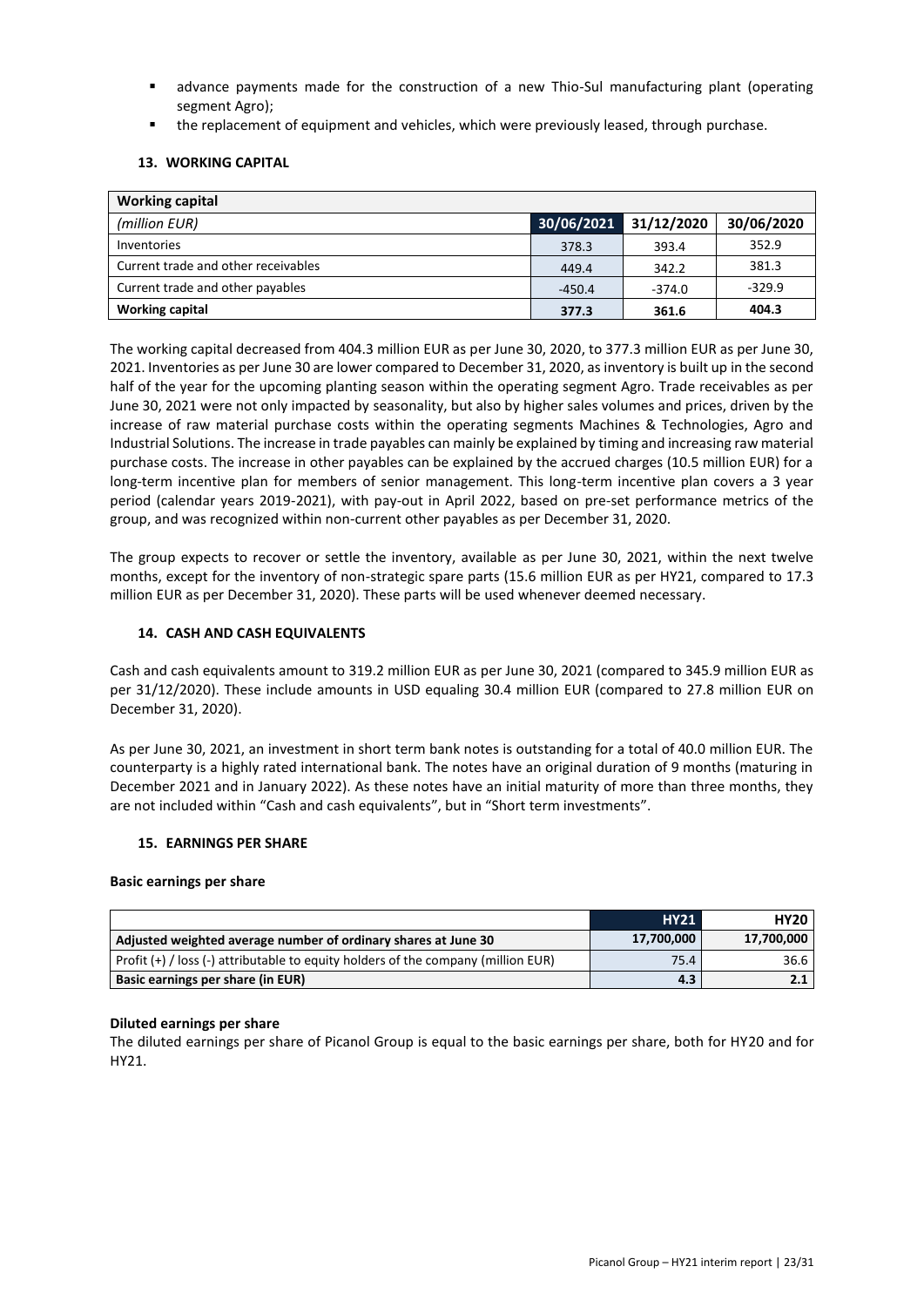#### <span id="page-23-0"></span>**16. LOANS AND BORROWINGS**

| (million EUR)                     | 30/06/2021 | 31/12/2020 |
|-----------------------------------|------------|------------|
|                                   |            |            |
| Non-current loans and borrowings  | 379.8      | 393.2      |
| Current loans and borrowings      | 61.1       | 69.7       |
| <b>Total loans and borrowings</b> | 440.9      | 463.0      |
| Cash and cash equivalents         | $-319.2$   | $-345.9$   |
| Short term investments            | $-40.0$    | $-20.0$    |
| <b>Net loans and borrowings</b>   | 81.7       | 97.1       |

As per June 30, 2021, the group net financial debt amounted to 81.7 million EUR (implying a leverage of 0.2x), compared to 97.1 million EUR by the end of 2020.

The non-current loans and borrowings include two series of bonds, issued in July 2015, with a maturity of 7 years (the "2022 bonds") and 10 years (the "2025 bonds"), both with a fixed rate of 2.875% and 3.375% respectively. These bonds do not contain any covenants. In 2020, the group repurchased "2022 bonds" for a nominal amount of 0.1 million EUR at a price of 101.5%. Interest charges, payable in July 2021, have been accrued for an amount of 6.5 million EUR as per June 30, and are included in current "Trade and other payables" in the statement of financial position.

The T-Power term loan facility agreement amounts to 128.7 million EUR as per June 30, 2021 (December 31, 2020: 141.5 million EUR). The T-Power nv assets and shares are serving as guarantee for the loan. The term loan credit facility contains a covenant stating a minimum required debt service cover ratio (based on the last 12 months cash flow available for debt service). This covenant has been complied with as per June 30, 2021.

The lease liability, in accordance with IFRS 16 *Leases*, amounts to 57.8 million EUR (December 31, 2020: 56.3 million EUR), of which 38.7 million EUR is included in non-current and 19.1 million EUR in current loans and borrowings.

Picanol nv (segment Machines & Technologies) took up a straight loan of 10 million EUR to finance short term working capital needs.

Tessenderlo Kerley, Inc. has a loan outstanding of 5.7 million EUR, of which 0.8 million EUR is current. The loan has a maturity of 10 years (2018-2028) at a fixed rate of 3.95%. The financed Phoenix headquarters building (Arizona, United States) is serving as guarantee for the loan.

Tessenderlo Group nv has a loan outstanding to finance the purchase of vehicles within the operating segment Bio-valorization, which were previously leased. The loan has a maturity of 5 years (2020-2025) at a fixed rate of 0.33% and has no financial covenants. As per June 30, 2021, 6.3 million EUR remains outstanding of which 1.7 million EUR is current.

The group has access to a Belgian commercial paper program of 200.0 million EUR which remained unused at the end of June 2021 (while 19.0 million EUR was used at December 31, 2020, included in current loans and borrowings).

There has been no drawdown as per June 30, 2021 on the 5 year committed bi-lateral credit lines, which were renewed for 5 years in December 2019. The amount of the committed credit lines amounts to 142.5 million EUR (of which part can be drawn in USD).

#### <span id="page-23-1"></span>**17. EMPLOYEE BENEFITS**

The application of IAS 19 Employee benefits as per June 30, 2021 led to an increase of equity, before tax, by 15.2 million EUR and is mainly the result of an increase of the rate used to discount the obligations (weighted average discount rate of 1.0% as per June 30, 2021 compared to 0.7% at year-end 2020) and a higher than expected return on the Belgian and UK plan assets. The defined benefit liability recognized in the statement of financial position decreased to 53.1 million EUR per June 30, 2021 (61.0 million EUR as per December 31, 2020), while a UK net pension asset is recognized for 11.7 million EUR (5.1 million EUR as per December 31, 2020).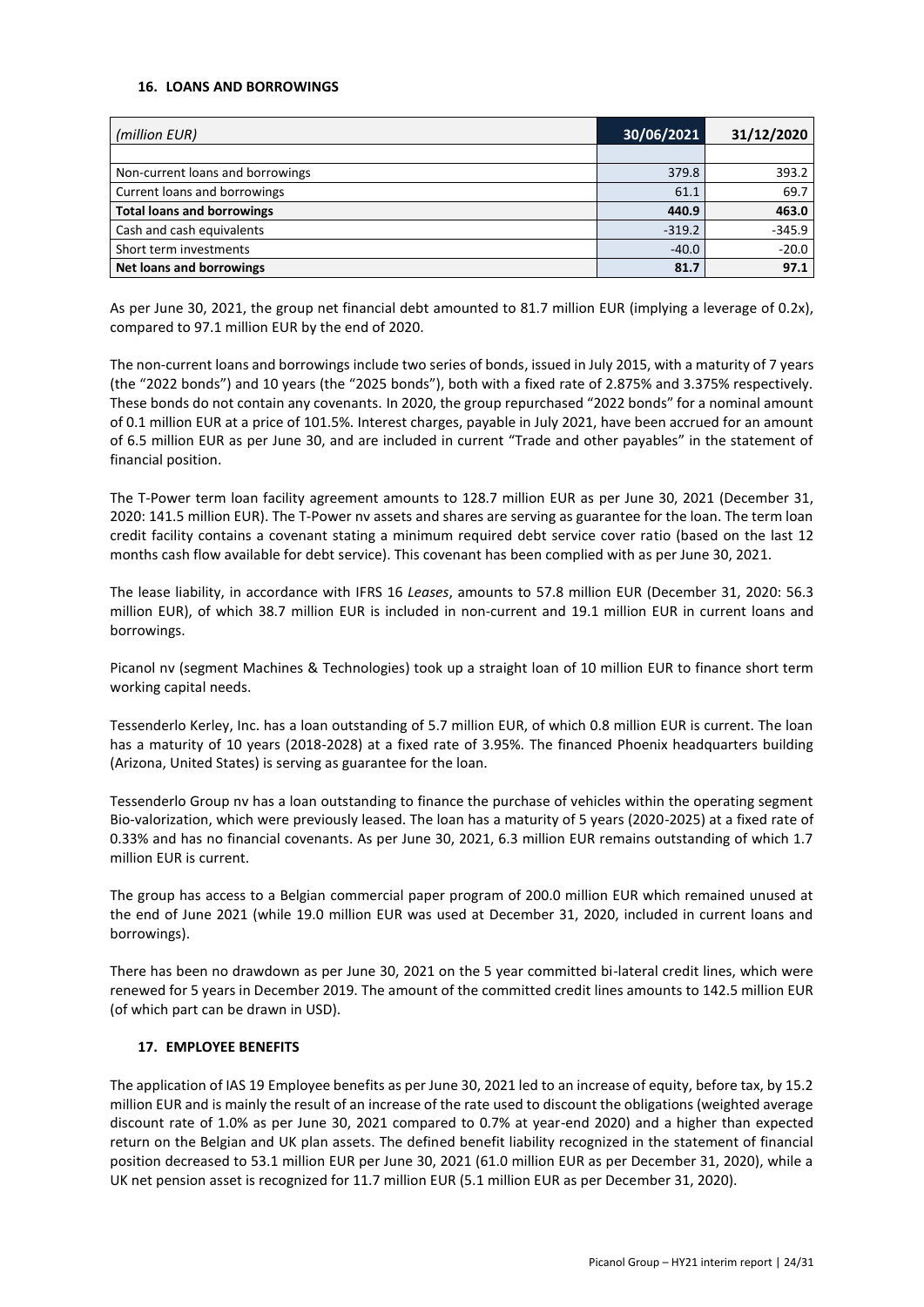#### <span id="page-24-0"></span>**18. FINANCIAL INSTRUMENTS**

The fair value of non-current loans and borrowings at fixed interest rate, measured at amortized cost, is in line with the fair value as disclosed in the consolidated financial statements as per December 31, 2020. The fair value of trade and other receivables, other investments and guarantees, short term investments, cash and cash equivalents, current loans and borrowings, and trade and other payables approximate their carrying amount.

The following table shows the carrying amounts of derivative financial instruments measured at fair value in the statement of financial position including their levels in the fair value hierarchy:

|                               | June 30, 2021            |                           |                               |                                       |                          |         |                          |         |  |
|-------------------------------|--------------------------|---------------------------|-------------------------------|---------------------------------------|--------------------------|---------|--------------------------|---------|--|
| (million EUR)                 |                          |                           | Carrying amount balance sheet |                                       |                          |         |                          |         |  |
|                               | Current<br>assets        | Non-<br>current<br>assets | Current<br><b>liabilities</b> | Non-<br>current<br><b>liabilities</b> | Level 1                  | Level 2 | Level 3                  | Total   |  |
| Foreign currency swaps        | 0.0                      | $\sim$                    | $-0.0$                        |                                       |                          | 0.0     | $\overline{\phantom{a}}$ | $-0.0$  |  |
| Interest rate swaps           | $\overline{\phantom{a}}$ |                           | $-6.0$                        | $-11.1$                               |                          | $-17.1$ | $\overline{\phantom{a}}$ | $-17.1$ |  |
| Electricity forward contracts | ÷                        | ٠                         | $-4.3$                        | $-11.8$                               |                          |         | $-16.1$                  | $-16.1$ |  |
| <b>Total</b>                  | 0.0                      | $\overline{\phantom{a}}$  | $-10.4$                       | $-22.9$                               | $\overline{\phantom{a}}$ | $-17.1$ | $-16.1$                  | $-33.3$ |  |

|                               |                   | December 31, 2020         |                               |                                       |                      |         |         |         |  |  |
|-------------------------------|-------------------|---------------------------|-------------------------------|---------------------------------------|----------------------|---------|---------|---------|--|--|
| (million EUR)                 |                   |                           | Carrying amount balance sheet |                                       | Fair value hierarchy |         |         |         |  |  |
|                               | Current<br>assets | Non-<br>current<br>assets | Current<br><b>liabilities</b> | Non-<br>current<br><b>liabilities</b> | Level 1              | Level 2 | Level 3 | Total   |  |  |
| Foreign currency swaps        | 0.0               | ٠                         | $-0.0$                        |                                       |                      | $-0.0$  | ٠       | $-0.0$  |  |  |
| Interest rate swaps           |                   | $\overline{\phantom{a}}$  | $-6.7$                        | $-14.3$                               |                      | $-21.0$ | ÷       | $-21.0$ |  |  |
| Electricity forward contracts |                   |                           | $-5.1$                        | $-11.0$                               |                      |         | $-16.1$ | $-16.1$ |  |  |
| <b>Total</b>                  | 0.0               | $\overline{\phantom{a}}$  | $-11.8$                       | $-25.3$                               |                      | $-21.0$ | $-16.1$ | $-37.1$ |  |  |

The derivative financial instruments as per June 30, 2021, mainly relate to:

- the interest rate swaps of T-Power nv for an amount of -17.1 million EUR (December 31, 2020: -21.0 million EUR);
- an electricity forward contract, with maturity date in June 2026, for an amount of -16.1 million EUR (December 31, 2020: -16.1 million EUR).

The decrease of the fair value of the interest rate swaps is mainly related to the half yearly payments for forward rate agreements reaching their maturity date. The settlement of the agreements resulted in a cash out of -3.5 million EUR as per June 30, 2021 and is included in the line "Interest paid" in the condensed consolidated statement of cash flows. The effective portion of the change in fair value is recognized in the hedging reserves (Other comprehensive income).

The fair value of the electricity forward contract is calculated as per June 30, 2021 based on a valuation model, leading to a net fair value of -16.1 million EUR, in line with the fair value as per December 31, 2020. Because of significant unobservable inputs, a level 3 fair value measurement is applied for the fair value measurement of the electricity purchase agreement ('PPA' - Purchase Power Agreement), for which the own-use exemption under IFRS 9 is not applicable anymore. The value of the contract is depending on the future difference between market electricity prices and the generation cost based on market gas prices (the "sparkspread"), and on the effect of the hourly pricing optimization as foreseen in the contract. If the 2024 key assumptions would also have been applied for the remaining period till June 2026, a period for which no market data is available, the fair value of the contract (2021-June 2026) would have amounted to -28.1 million EUR. The valuation techniques and unobservable date used for measuring the fair value of the contract are in line with those used in the consolidated financial statements as per December 31, 2020. Also the sensitivity of the valuation to changes in the principal assumptions is in line with the one disclosed in the consolidated financial statements as per December 31, 2020. We refer to the 2020 consolidated financial statements for more information on the fair value calculation of the electricity forward contract.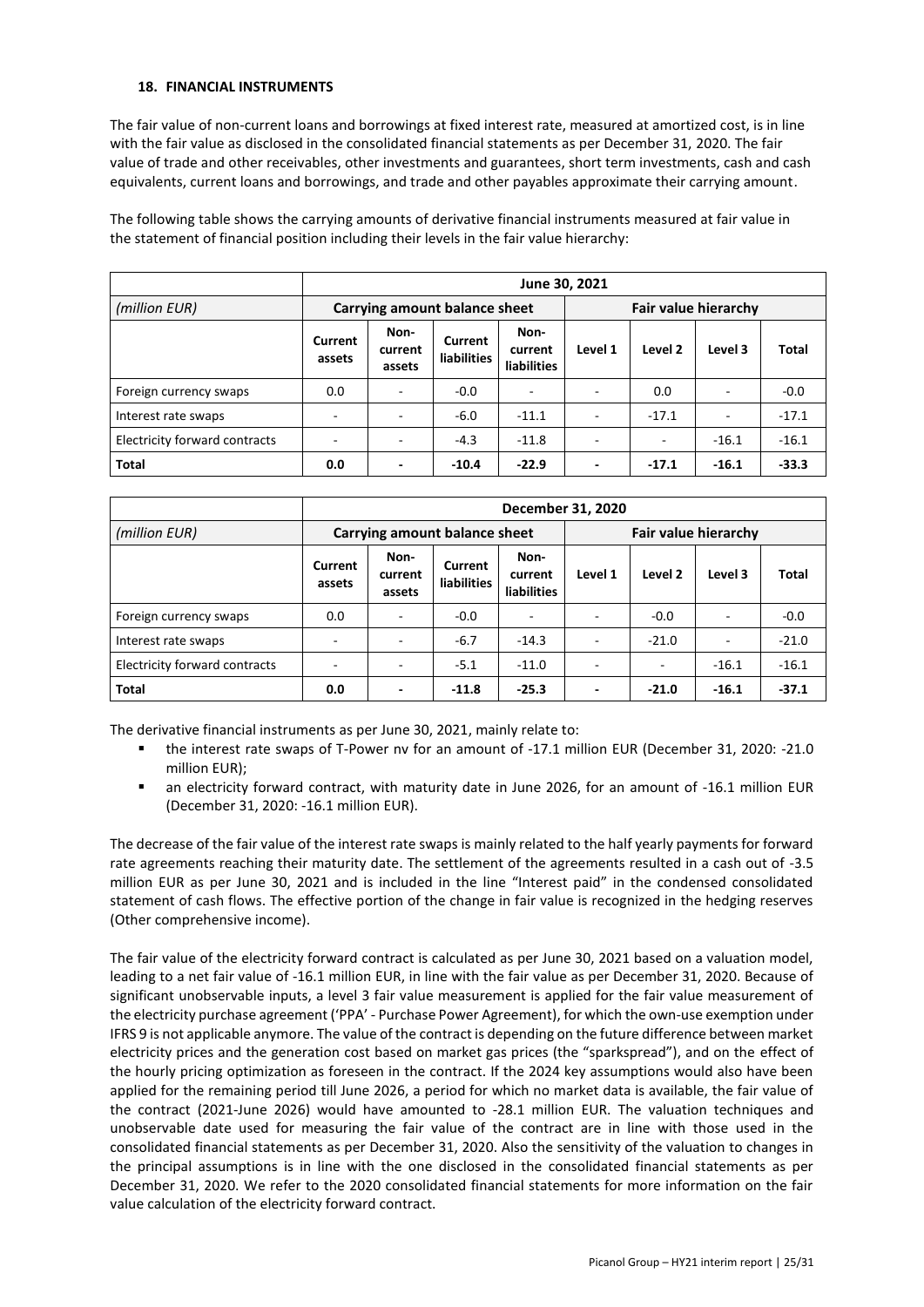#### <span id="page-25-0"></span>**19. NON-CONTROLLING INTEREST**

During the first half of 2021, Picanol, through its subsidiary Verbrugge nv, acquired 1,316,165 shares of Tessenderlo Group for a total value of 45.5 million EUR (at an average share price of 34.6 EUR). This resulted in a decrease of the non-controlling interest with 3.0% from 53.2% per December 31, 2020, to 50.1% per June 30, 2021.

In accordance with article 7:53 of the Belgian Code of Companies and Associations, Tessenderlo Group has introduced a loyalty voting right for each fully paid-up share that has continuously been registered in the share register on the name of the same shareholder for at least two years. In its last transparency notification in June 2021, Verbrugge nv and Symphony Mills nv announced that they jointly owned 67.9% of the voting rights of Tessenderlo Group.

There are no restrictions on dividend distribution for example from specific debt covenants imposed on Tessenderlo Group.

|                      |         | Non-controlling interest percentage |            |  |  |
|----------------------|---------|-------------------------------------|------------|--|--|
|                      | Countrv | 30/06/2021                          | 31/12/2020 |  |  |
| Tessenderlo Group ny | BE      | 50.1%                               | 53.2%      |  |  |

Summary financial information of subsidiaries with a non-controlling interest at 100% as per June 30, 2021:

|                                 | As reported | <b>Fair value</b> | After fair value |
|---------------------------------|-------------|-------------------|------------------|
| (million EUR)                   |             | adjustments       | adjustment       |
| <b>FIXED ASSETS</b>             | 1,120.2     | 400.8             | 1,521.0          |
| Goodwill                        | 33.9        | $-33.9$           | 0.0              |
| Intangible assets               | 120.9       | 312.2             | 433.2            |
| Tangible fixed assets           | 870.5       | 122.5             | 992.9            |
| Other fixed assets              | 94.9        | 0.0               | 94.9             |
| <b>CURRENT ASSETS</b>           | 941.8       | 0.0               | 941.8            |
| <b>Inventories</b>              | 287.3       | 0.0               | 287.3            |
| Other current assets            | 654.5       | 0.0               | 654.5            |
| <b>NON CURRENT LIABILITIES</b>  | 660.7       | 105.7             | 766.4            |
| Deferred tax liabilities        | 66.6        | 100.7             | 167.2            |
| Loans and borrowings            | 373.2       | 5.0               | 378.3            |
| Other liabilities > 1 year      | 220.9       | 0.0               | 220.9            |
| <b>CURRENT LIABILITIES</b>      | 375.5       | 0.0               | 375.5            |
| <b>Net assets</b>               | 1,025.7     | 295.1             | 1,320.9          |
| Non-controlling interest %      |             |                   | 50.1%            |
| <b>Non-controlling interest</b> |             |                   | 662.4            |

For more information on the financial statements of Tessenderlo Group, we refer to the annual report which is published on the websit[e www.tessenderlo.com.](http://www.tessenderlo.com/)

#### <span id="page-25-1"></span>**20. CONTINGENCIES**

The group is confronted with a number of claims or potential claims and disputes, which are a consequence of the daily operational activities. To the extent such claims and disputes are such that it is probable that an outflow of resources embodying economic benefits will be required to settle the obligation and when a reliable estimate can be made of the amount of the obligation, suitable provisions have been made.

It is the group's policy to recognize environmental provisions in the balance sheet, when the group has a present obligation (legal or constructive) as a result of a past event, when it is probable that an outflow of resources embodying economic benefits will be required to settle the obligation and when a reliable estimate can be made of the amount of the obligation.

These provisions are reviewed periodically and adjusted, if necessary, as assessments and work proceeds and additional information becomes available. Environmental liabilities can change substantially due to the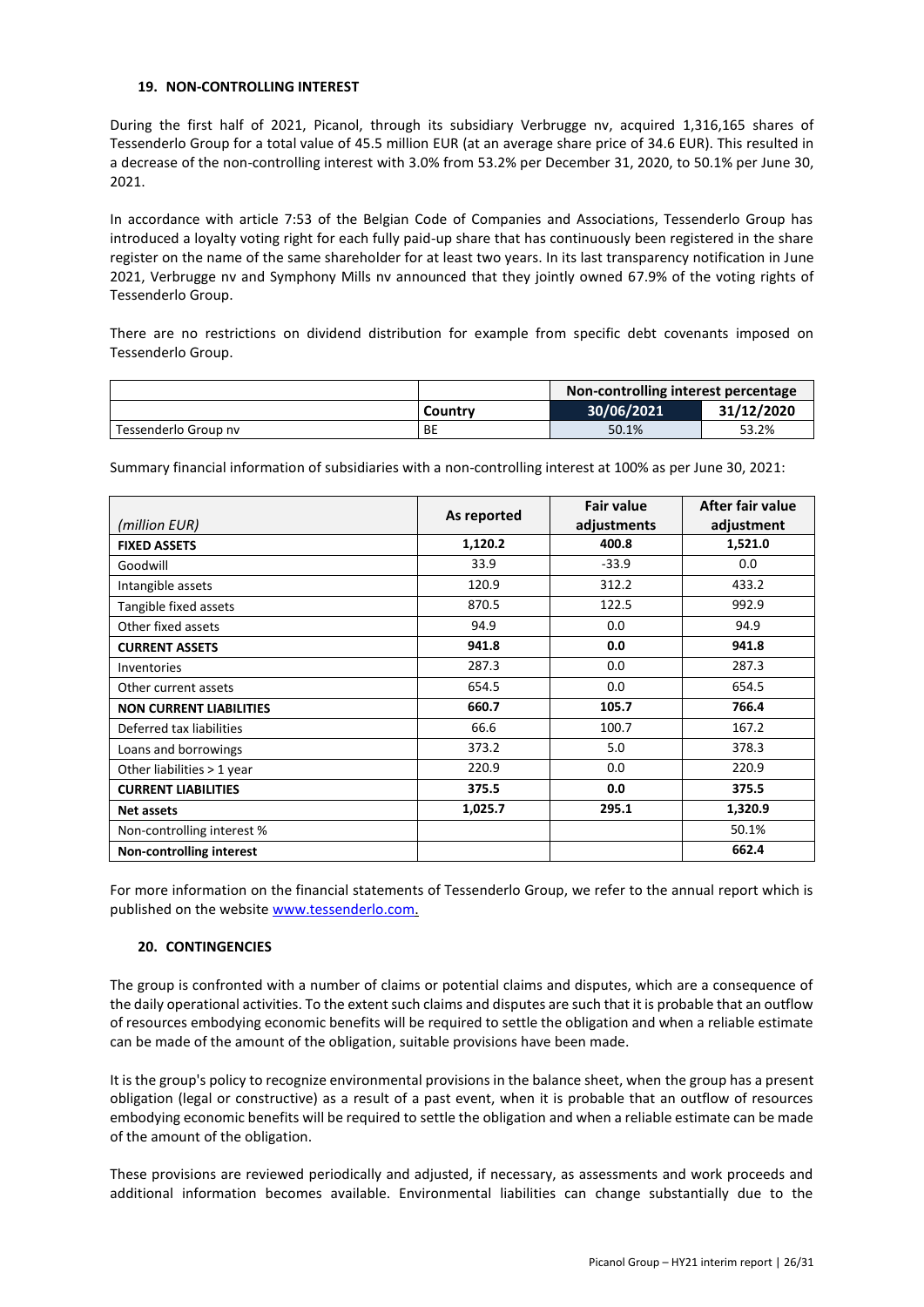emergence of additional information on the nature or extent of the contamination, a change in legislation or other factors of a similar nature.

While it is not feasible to predict the outcome of all pending environmental exposures, it cannot be excluded that there will be a need for future provisions for environmental costs which, in management's opinion, based on information currently available, would not have a material effect on the group's financial position, but could be material to the group's results in any one accounting period.

Acquisition, investment and joint-venture agreements as well as divestments may contain habitual provisions leading to price adjustments. In addition, for divestments, proper consideration has been given to provisions for possible indemnifications payable to the acquirer, if any, including matters in the area of health, environment, tax, product liability, restructuring, competition, pensions and share incentives. Based on information currently available, the possibility of any significant cash outflow is considered to be remote.

Some plants of the group need to comply with the European regulations to cover operational emissions for products exposed to carbon leakage. In a case of a deficit, additional emission allowances will be purchased. There were no purchases of additional emission allowances during the first half of 2021. The surplus or deficit of emission allowances over the next year may vary, depending on several factors such as future production volumes, process optimizations and energy efficiency improvements. The carrying amount of emission allowances included in intangible assets amounts to 1.8 million EUR as per June 30, 2021 (December 31, 2020: 3.2 million EUR).

# <span id="page-26-0"></span>**21. RELATED PARTIES**

Picanol Group has a related party relationship with its subsidiaries, joint ventures, its main shareholder, directors and its Executive Committee. The Belgian pension fund "OFP Pensioenfonds", which covers the postemployment benefit obligation of the employees of Tessenderlo Group nv and Tessenderlo Chemie International nv, is also considered to be a related party.

The controlling shareholder of the Picanol Group is Mr. Luc Tack who holds 89.3% of the Picanol shares through Symphony Mills nv and Artela nv. In accordance with article 7:53 of the Belgian Code of Companies and Associations, the extraordinary meeting of shareholders of March 16, 2020 has decided to introduce a loyalty voting right for each fully paid-up share that has continuously been registered in the share register on the name of the same shareholder for at least two years. As per the last transparency notification, published on March 31, 2020, Artela nv and Symphony Mills nv were holding respectively 68.5% and 25.8% of the voting rights.

The group purchased and sold goods and services to related parties in which the group holds a 50% equity interest (investment in joint ventures). Such transactions were conducted at terms comparable to transactions with third parties.

Premiums for an amount of 1.1 million EUR were paid to the Belgian pension fund, "OFP Pensioenfonds". Liabilities related to employee benefits schemes as per June 30, 2021, include 8.7 million EUR related to the "OFP Pensioenfonds" (December 31, 2020: 13.1 million EUR).

The following transactions have taken place with the joint ventures, the controlling shareholder, the members of the Executive Committee and the Board of Directors:

| Transactions with joint ventures (for the six-month period ended June 30, except for balance sheet<br>comparatives at December 31) |      |                  |  |
|------------------------------------------------------------------------------------------------------------------------------------|------|------------------|--|
| (million EUR)                                                                                                                      | 2021 | 2020             |  |
| Transactions with joint-ventures - Sales                                                                                           | 0.0  | 0.2              |  |
| Transactions with joint-ventures - Purchases                                                                                       | 14.6 | 11.0             |  |
| Non-current assets                                                                                                                 | 10.2 | 10.5             |  |
| Current assets                                                                                                                     | 0.9  | 0.7              |  |
| <b>Current liabilities</b>                                                                                                         | 5.9  | $1.\overline{2}$ |  |

#### **Transactions with joint ventures:**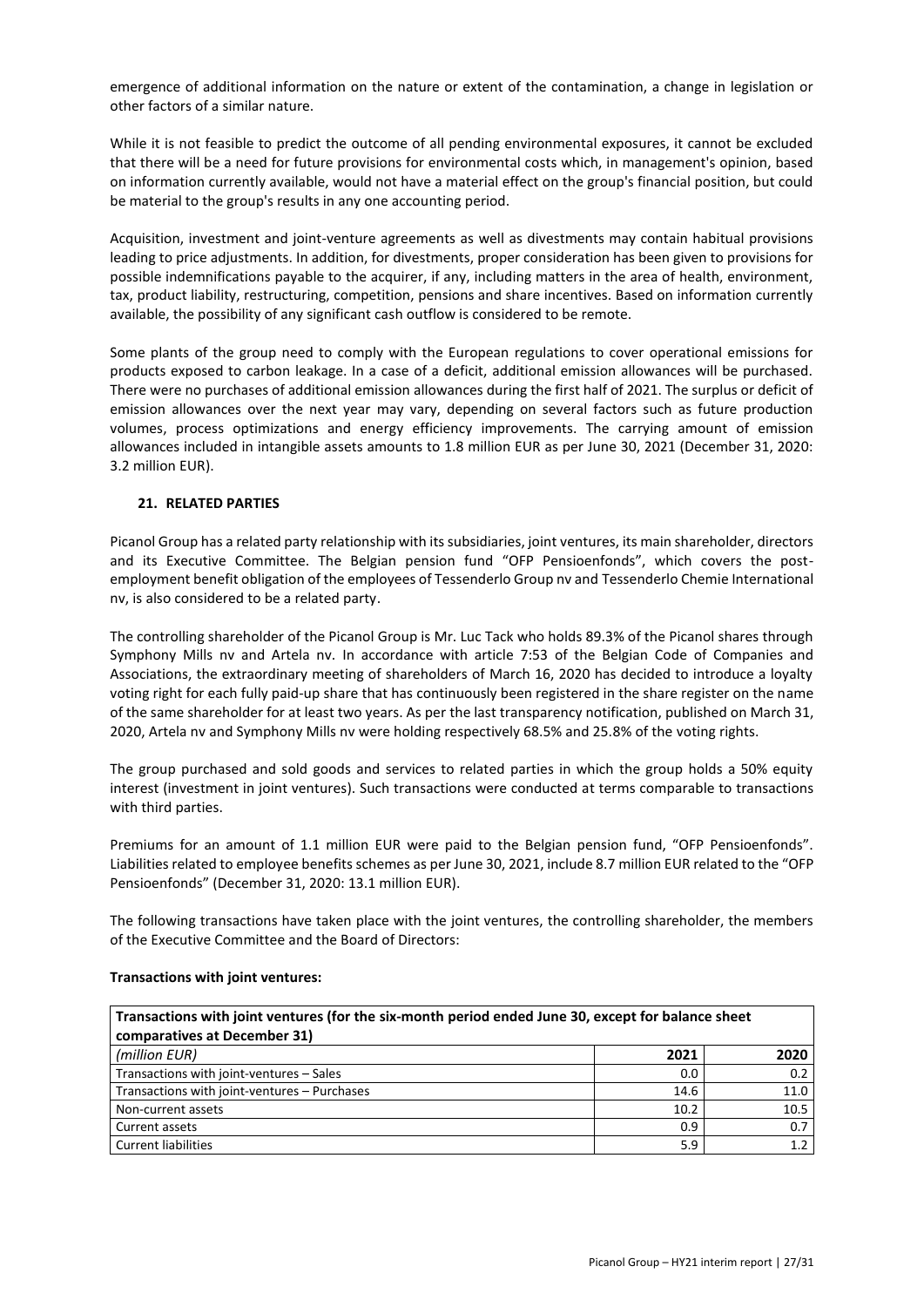The non-current assets (10.2 million EUR) refer to a 12.1 million USD loan, given by Tessenderlo Kerley Inc. to the joint-venture Jupiter Sulphur LLC. The non-current loan is interest bearing (3.0%). In 2020, the duration of the loan was extended till December 2026. Jupiter Sulphur LLC obtained the same amount from the other jointventure partner. In 2021, the already incurred related interest income was included in the outstanding amount. The granted loan is included in "Other investments and guarantees" in the group's consolidated statement of financial position.

The current liabilities include the group's share of unpaid share capital (3.0 million EUR) of the 50% joint-venture PB Shengda (Zhejiang) Biotechnology Co., Ltd between Tessenderlo Group and Zhejiang Shengda Ocean Co., Ltd, a Chinese state-owned company.

A dividend was received from from joint ventures for an amount of 0.1 million EUR in the first half of 2021 (HY20: nihil).

#### **Transactions with the controlling shareholder:**

The transactions with the controlling shareholder are commercial transactions related to the sales of weaving machines and spareparts to companies linked to the main shareholder. These transactions were not significant in the first half of 2021 and 2020.

#### **Transactions with the members of the Executive Committee:**

The Executive Committee is composed by the CEO, Luc Tack, the Executive Directors (currently Findar BV, represented by Stefaan Haspeslagh) as well as any other member appointed by the Board of Directors (no one at this stage), and did not change compared to last year.

| (million EUR)                | <b>HY21</b> | <b>HY20</b> |
|------------------------------|-------------|-------------|
|                              |             |             |
| Short-term employee benefits | 1.9         |             |
| Post-employment benefits     | 0.0         | 0.0         |
| <b>Total</b>                 | 1.9         |             |

Short-term employee benefits include salaries and bonuses estimated for the period (both including social security contributions), car leases and other allowances where applicable. The post-employment benefits include the periodic pension costs of the pension plan, calculated by an actuary. There was no new issuance of warrants in HY21.

#### **Transactions with the members of the Board of Directors:**

There was no change in the directors' remunerations as compared with the disclosures made in the 2020 annual report.

#### <span id="page-27-0"></span>**22. SUBSEQUENT EVENTS**

In August 2021, the group came to an agreement to sell the assets of the MPR activity to ORG Chem Group LLC (United States). In accordance with IFRS 5 *Non-current assets held for sale and discontinued operations*, the assets and liabilities of these disposal groups were presented as assets classified as held for sale and liabilities associated with assets classified as held for sale as per June 30, 2021 (note 7 - Acquisitions, disposals and assets classified as held for sale). The proceeds of the sale are insignificant. The sale is expected to be completed in the second half of 2021, and will lead to an insignificant result, which will be included in EBIT Adjusting items. The yearly contribution of MPR to the group's revenue and results was not significant.

In August 2021, the group came to an agreement to sell the remaining ECS assets to IHD Liquids Management LLC (United States). Following a fire incident in 2020 all assets were already impaired in the 2020 consolidated financial statements. The proceeds of the sale are insignificant. The sale is expected to be completed in the second half of 2021. The yearly contribution of ECS to the group's revenue and results was not significant.

On August 16, Picanol Group issued a press release as a reaction on the press release published by Rieter Holding AG on the same day. We refer to our website for further details: [www.picanolgroup.com.](http://www.picanolgroup.com/)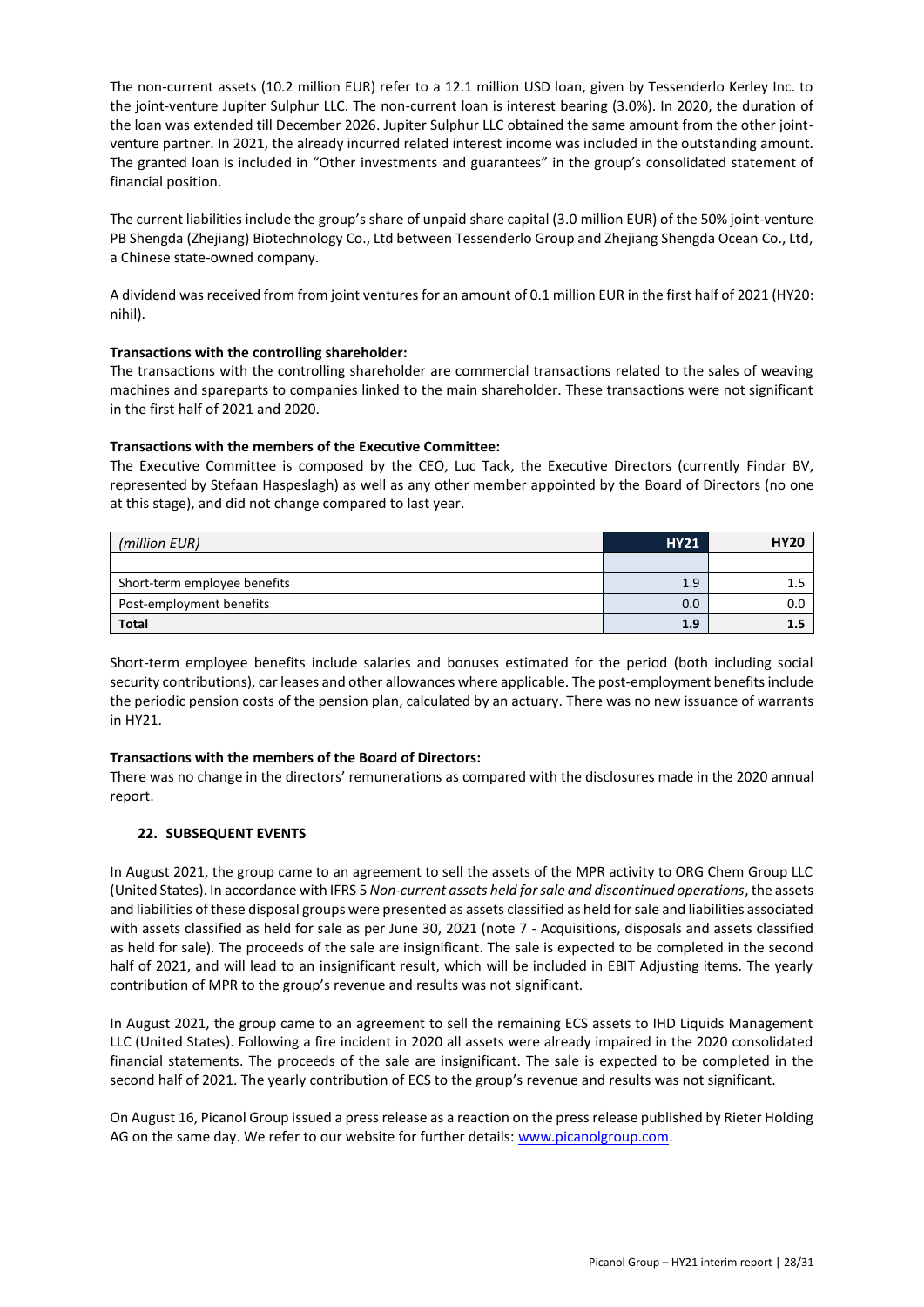# **4. INDEPENDENT AUDITORS' REPORT ON THE REVIEW OF THE CONDENSED CONSOLIDATED INTERIM FINANCIAL STATEMENTS AS PER JUNE 30, 2021**

## **Statutory auditor's report to the Board of Directors of Picanol nv on the review of the condensed consolidated interim financial information as at June 30, 2021, and for the six-month period then ended**

#### **Introduction**

We have reviewed the accompanying condensed consolidated statement of financial position of Picanol nv as at June 30, 2021, the condensed consolidated income statement, the condensed consolidated statement of comprehensive income, the condensed consolidated statement of changes in equity and the condensed consolidated statement of cash flows for the six-month period then ended, and notes to the condensed consolidated interim financial statements ("the condensed consolidated interim financial statements").The Board of Directors is responsible for the preparation and presentation of these condensed consolidated interim financial statements in accordance with IAS 34, "Interim Financial Reporting" as adopted by the European Union. Our responsibility is to express a conclusion on these condensed consolidated interim financial statements based on our review.

#### **Scope of Review**

We conducted our review in accordance with the International Standard on Review Engagements 2410, "Review of Interim Financial Information Performed by the Independent Auditor of the Entity". A review of interim financial information consists of making inquiries, primarily of persons responsible for financial and accounting matters, and applying analytical and other review procedures. A review is substantially less in scope than an audit conducted in accordance with International Standards on Auditing and consequently does not enable us to obtain assurance that we would become aware of all significant matters that might be identified in an audit. Accordingly, we do not express an audit opinion.

#### **Conclusion**

Based on our review, nothing has come to our attention that causes us to believe that the accompanying condensed consolidated interim financial information as at June 30, 2021 and for the six-month period then ended is not prepared, in all material respects, in accordance with IAS 34, "Interim Financial Reporting" as adopted by the European Union.

Zaventem, August 25, 2021

KPMG Bedrijfsrevisoren - Réviseurs d'Entreprises Statutory Auditor represented by

Patrick De Schutter Bedrijfsrevisor / Réviseur d'Entreprises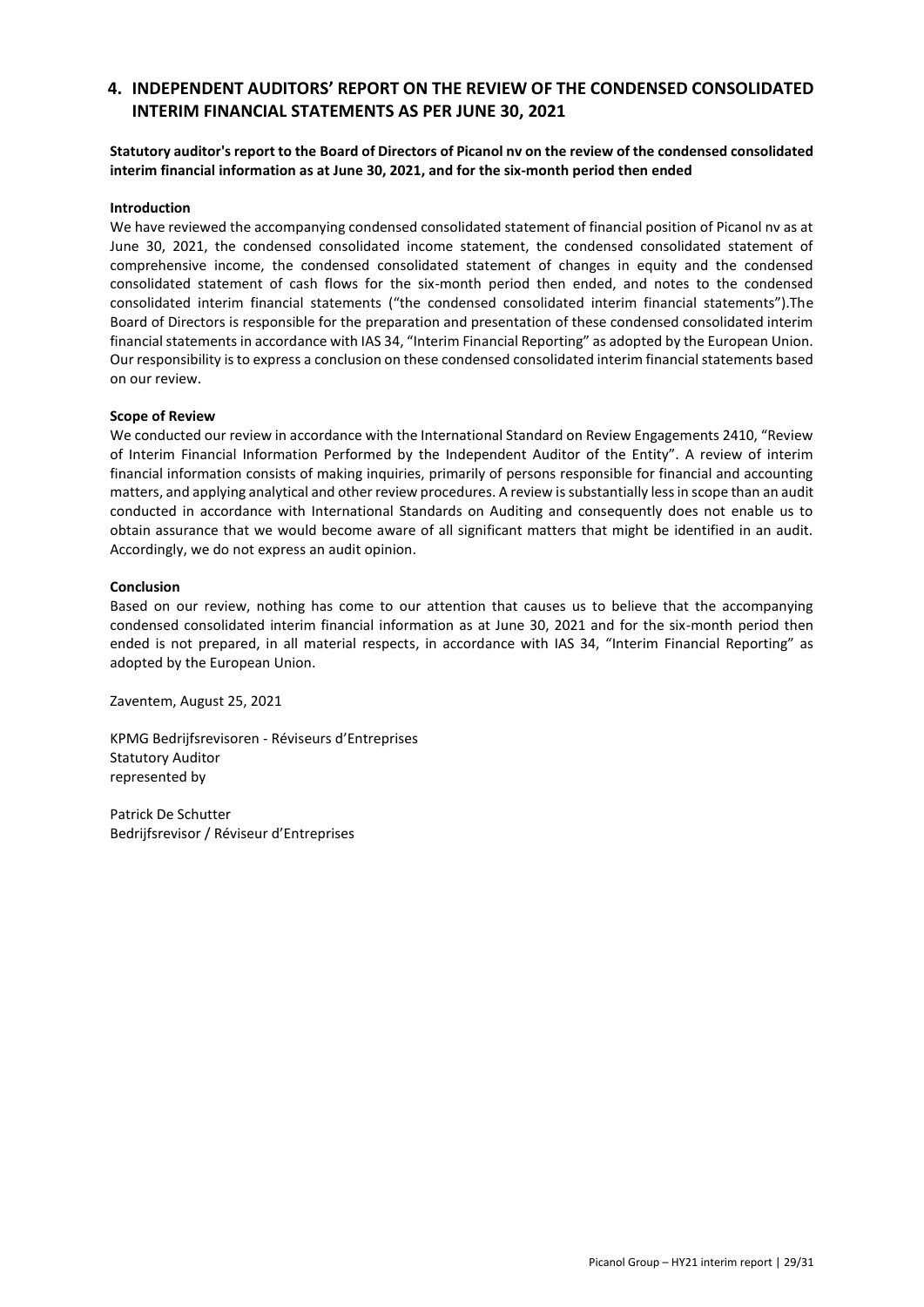# <span id="page-29-0"></span>**5. FINANCIAL GLOSSARY**

#### **Adjusted EBIT**

Earnings before interests, taxes and EBIT adjusting items.

#### **Adjusted EBITDA**

Earnings before interests, taxes and EBIT adjusting items plus depreciation and amortization.

#### **Basic earnings per share (Basic EPS)**

Profit (+)/loss (-) for the period attributable to equity holders of the company divided by the weighted average number of ordinary shares outstanding during the period.

#### **Capital expenditure**

Amount of money spent to upgrade, acquire or maintain property, plant and equipment (PP&E) and intangible assets.

#### **Diluted earnings per share (Diluted EPS)**

Profit (+)/loss (-) for the period attributable to equity holders of the company divided by the fully diluted weighted average number of ordinary shares outstanding during the period.

#### **Diluted weighted average number of ordinary shares**

Weighted average number of ordinary shares, adjusted by the effect of warrants on issue.

#### **EBIT**

Profit(+)/loss(-) from operations.

#### **EBIT adjusting items**

EBIT adjusting items are those items that in management's judgment need to be disclosed by virtue of their size or incidence. Such items are disclosed in the notes to the financial statements. Transactions which may be recognized as EBIT adjusting items are principally related to restructuring, impairment losses, provisions, gains or losses on significant disposals of assets or subsidiaries and the effect of the electricity purchase agreement.

#### **Leverage**

Net financial debt divided by Adjusted EBITDA over the last 12 months.

#### **Net financial debt**

Non-current and current loans and borrowings minus cash and cash equivalents and bank overdrafts.

#### **Other operating income and expenses**

Other operating income and expenses include items which cannot be directly allocated to a line item of the consolidated income statement based on their function and that in management's judgement do not need to be disclosed separately by virtue of their size or incidence. Transactions which may be recognized as other operating income and expenses are mainly costs arising from research and development projects, tax charges other than income taxes, such as withholding taxes and regional taxes, the recognition or reversal of impairment losses on trade receivables, and several individually insignificant items within several subsidiaries of the group.

#### **Weighted average number of ordinary shares**

Number of shares outstanding at the beginning of the period, adjusted by the number of shares cancelled, repurchased or issued during the period multiplied by a time-weighting factor.

#### **Working capital**

The sum of inventories, current trade and other receivables minus current trade and other payables.